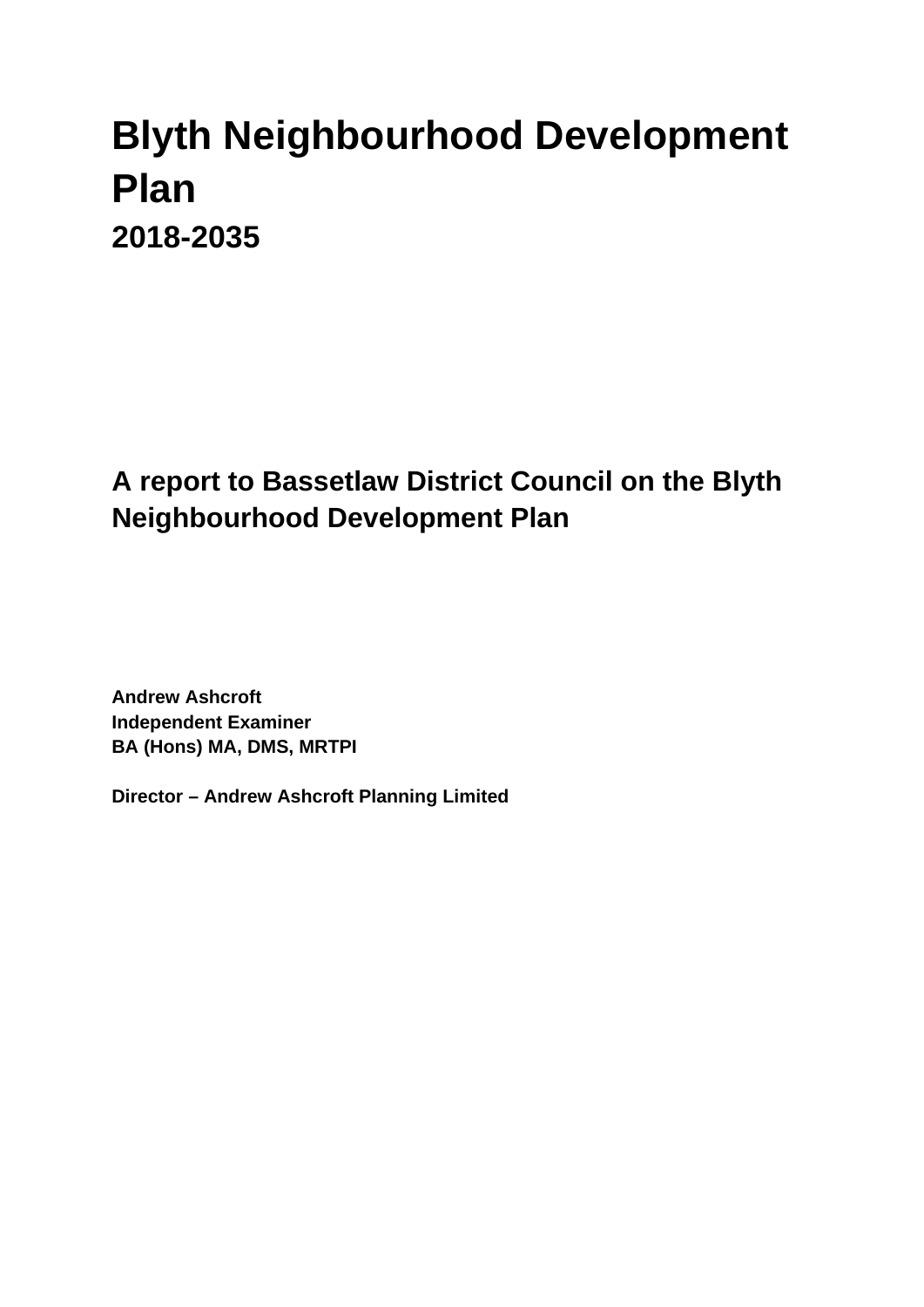# **Executive Summary**

- 1 I was appointed by Bassetlaw District Council in October 2019 to carry out the independent examination of the Blyth Neighbourhood Plan.
- 2 The examination was undertaken by way of written representations. I visited the neighbourhood plan area on 18 October 2019.
- 3 The Plan includes a variety of policies and seeks to bring forward positive and sustainable development in the neighbourhood area. There is a very clear focus on bringing forward housing allocations, designating local green spaces and safeguarding its attractive character. It is a very well-developed Plan which carefully addresses a series of important issues that face the local community.
- 4 The Plan has been underpinned by community support and engagement. It is clear that all sections of the community have been engaged in its preparation.
- 5 Subject to a series of recommended modifications set out in this report I have concluded that the Blyth Neighbourhood Plan meets all the necessary legal requirements and should proceed to referendum.
- 6 I recommend that the referendum should be held within the neighbourhood area.

**Andrew Ashcroft Independent Examiner 18 May 2020**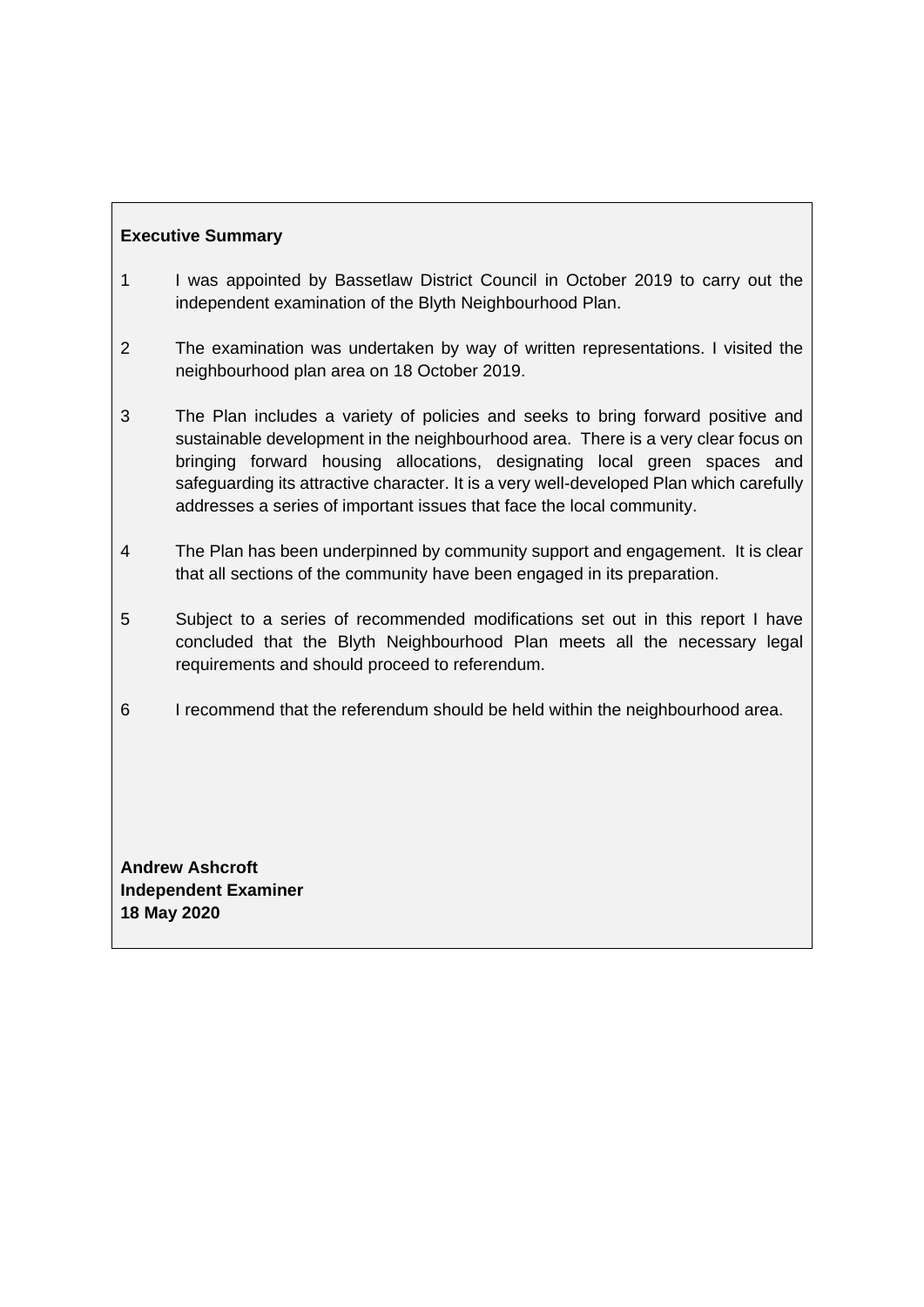#### **1 Introduction**

- 1.1 This report sets out the findings of the independent examination of the Blyth Neighbourhood Development Plan 2018-2035 (the Plan).
- 1.2 The Plan has been submitted to Bassetlaw District Council (BDC) by Blyth Parish Council in its capacity as the qualifying body responsible for preparing the neighbourhood plan.
- 1.3 Neighbourhood plans were introduced into the planning process by the Localism Act 2011. They aim to allow local communities to take responsibility for guiding development in their area. This approach was subsequently embedded in the National Planning Policy Framework (NPPF) in 2012, 2018 and 2019. The NPPF continues to be the principal element of national planning policy.
- 1.4 The role of an independent examiner is clearly defined in the legislation. I have been appointed to examine whether or not the submitted Plan meets the basic conditions and Convention Rights and other statutory requirements. It is not within my remit to examine or to propose an alternative plan, or a potentially more sustainable plan except where this arises as a result of my recommended modifications to ensure that the plan meets the basic conditions and the other relevant requirements.
- 1.5 A neighbourhood plan can be narrow or broad in scope. Any plan can include whatever range of policies it sees as appropriate to its designated neighbourhood area. The submitted Plan has been designed to be distinctive in general terms, and to be complementary to the development plan in particular. It seeks to provide a context in which the neighbourhood area can maintain its distinctiveness and identity. It proposes a range of policies for the parish. They include the identification of housing allocations and the designation of a series of Local Green Spaces.
- 1.6 Within the context set out above this report assesses whether the Plan is legally compliant and meets the basic conditions that apply to neighbourhood plans. It also considers the content of the Plan and, where necessary, recommends changes to its policies and supporting text.
- 1.7 This report also provides a recommendation as to whether the Plan should proceed to referendum. If this is the case and that referendum results in a positive outcome the Plan would then be used to determine planning applications within the neighbourhood area and will sit as part of the wider development plan.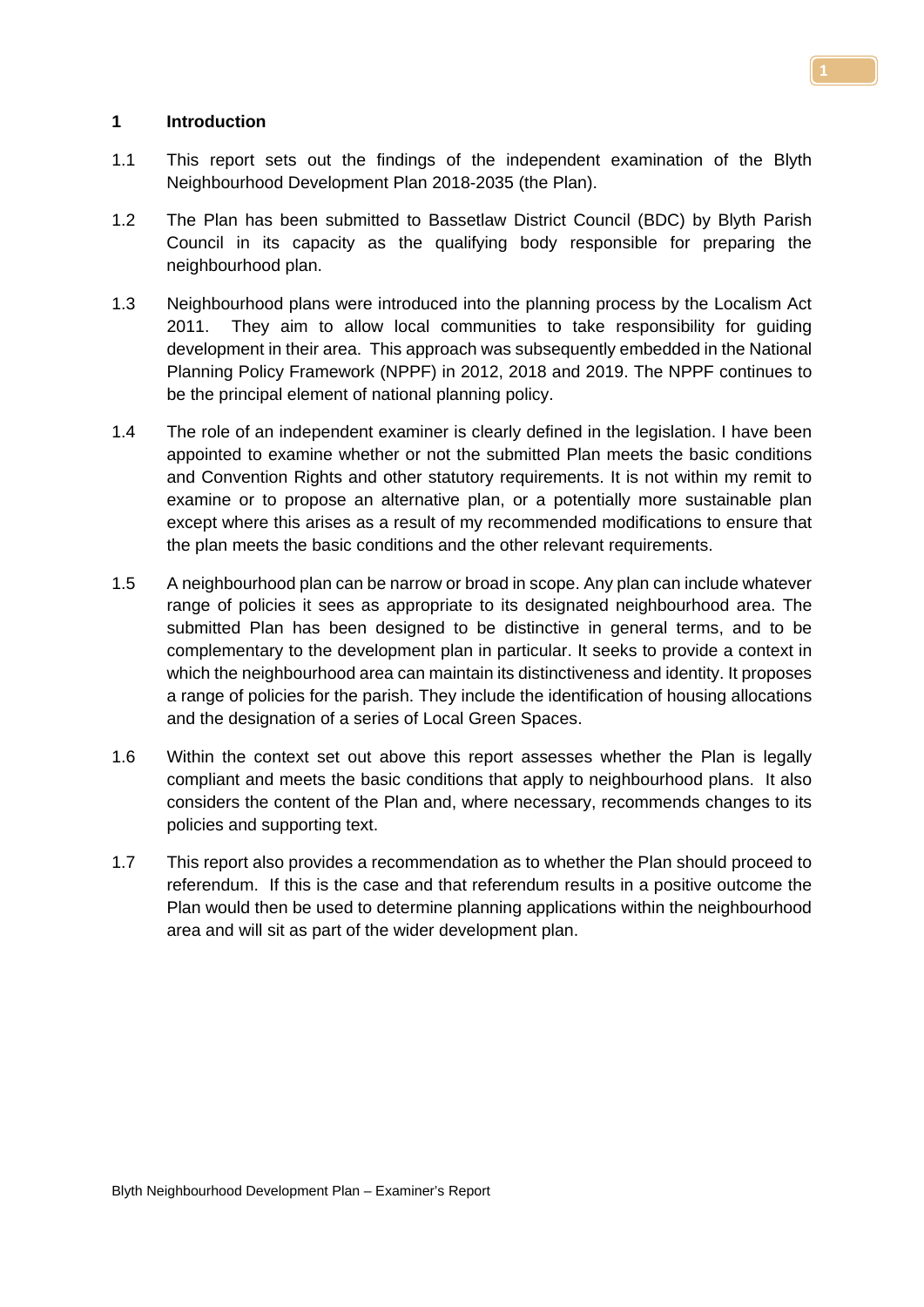#### **2 The Role of the Independent Examiner**

- 2.1 The examiner's role is to ensure that any submitted neighbourhood plan meets the relevant legislative and procedural requirements.
- 2.2 I was appointed by BDC, with the consent of the Parish Council, to conduct the examination of the Plan and to prepare this report. I am independent of both the BDC and the Parish Council. I do not have any interest in any land that may be affected by the Plan.
- 2.3 I possess the appropriate qualifications and experience to undertake this role. I am a Director of Andrew Ashcroft Planning Limited. In previous roles, I have over 35 years' experience in various local authorities at either Head of Planning or Service Director level. I am a chartered town planner and have significant experience of undertaking other neighbourhood plan examinations and health checks. I am a member of the Royal Town Planning Institute and the Neighbourhood Planning Independent Examiner Referral System.

#### *Examination Outcomes*

- 2.4 In my role as the independent examiner of the Plan I am required to recommend one of the following outcomes of the examination:
	- (a) that the Plan is submitted to a referendum; or
	- (b) that the Plan should proceed to referendum as modified (based on my recommendations); or
	- (c) that the Plan does not proceed to referendum on the basis that it does not meet the necessary legal requirements.
- 2.5 The outcome of the examination is set out in Section 8 of this report.

#### *Other examination matters*

- 2.6 In examining the Plan I am required to check whether:
	- the policies relate to the development and use of land for a designated neighbourhood plan area; and
	- the Plan meets the requirements of Section 38B of the Planning and Compulsory Purchase Act 2004 (the Plan must specify the period to which it has effect, must not include provision about development that is excluded development, and must not relate to more than one neighbourhood area); and
	- the Plan has been prepared for an area that has been designated under Section 61G of the Localism Act and has been developed and submitted for examination by a qualifying body.
- 2.7 Having addressed the matters identified in paragraph 2.6 of this report I am satisfied that all of the points have been met.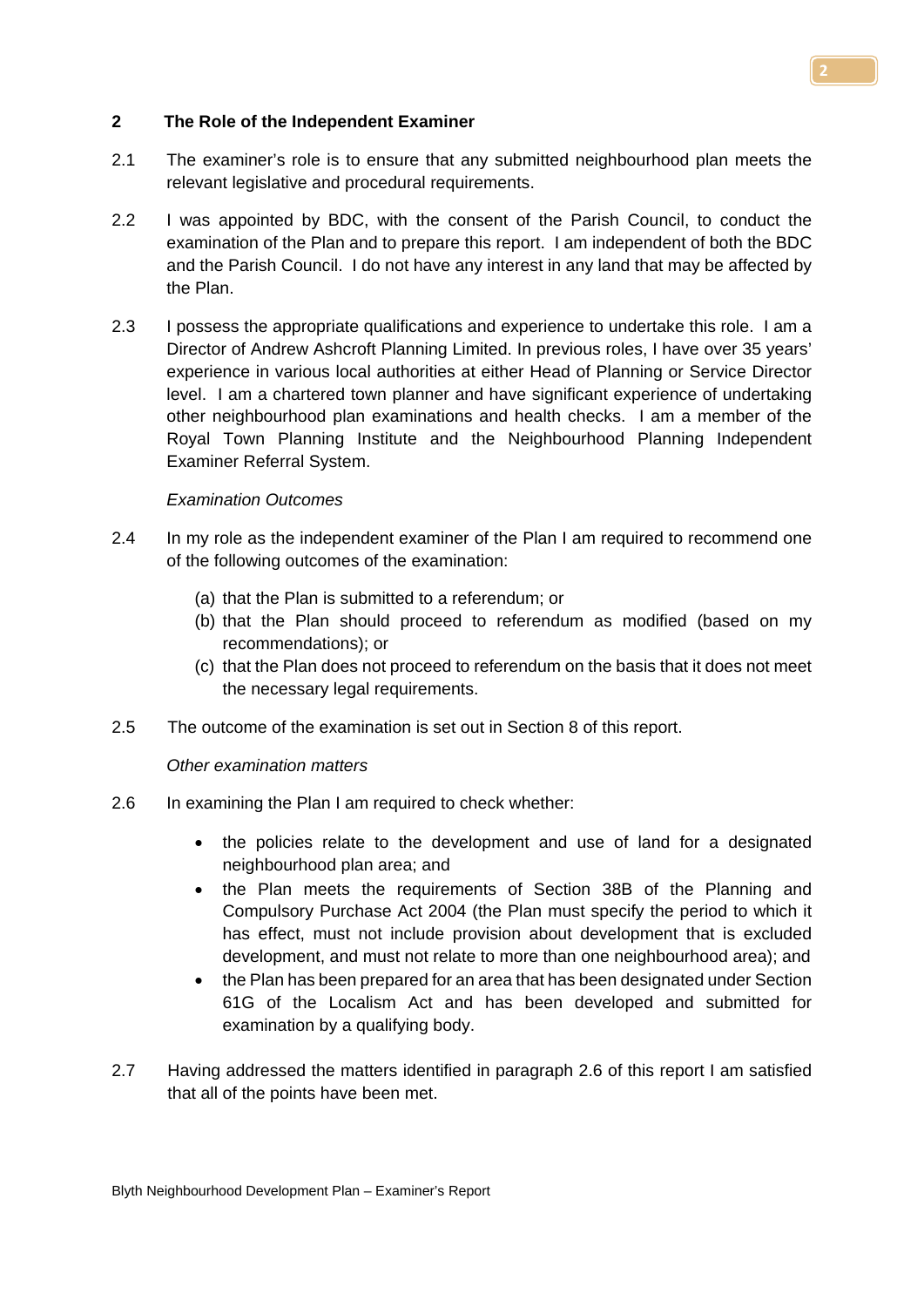#### **3 Procedural Matters**

- 3.1 In undertaking this examination I have considered the following documents:
	- the submitted Plan.
	- the Basic Conditions Statement.
	- the Consultation Statement.
	- the Sustainability Appraisal.
	- the Neighbourhood Character profile.
	- the Local Green Space Assessment.
	- the Site Assessment Report.
	- the representations made to the Plan.
	- the Parish Council's comments on the representations received.
	- the Parish Council's responses to my Clarification Note.
	- the updated SEA/HRA screening report (20 January 2020).
	- the updated Basic Conditions Statement (January 2020).
	- the update Site Assessment Report (December 2019).
	- the updated Consultation Statement (on the representations received at the pre-submission stage) (December 2019).
	- the representations made to the updated documents.
	- the adopted Bassetlaw Core Strategy 2011.
	- The Bassetlaw Five Year Housing Land Supply Statement (September 2019).
	- the National Planning Policy Framework (February 2019).
	- Planning Practice Guidance (March 2014 and subsequent updates).
	- relevant Ministerial Statements.
- 3.2 I carried out an unaccompanied visit to the neighbourhood area on 18 October 2019. I looked at its overall character and appearance and at those areas affected by policies in the Plan in particular. My visit is covered in more detail in paragraphs 5.9 to 5.16 of this report.
- 3.3 It is a general rule that neighbourhood plan examinations should be held by written representations only and without the need for a hearing. Having considered all the information before me, including the representations made to the submitted plan, the representations to the updated documents and the Parish Council's responses to the clarification note I concluded that the Plan could be examined by way of written representations. The level of detail in several of the representations assisted me in coming to this conclusion.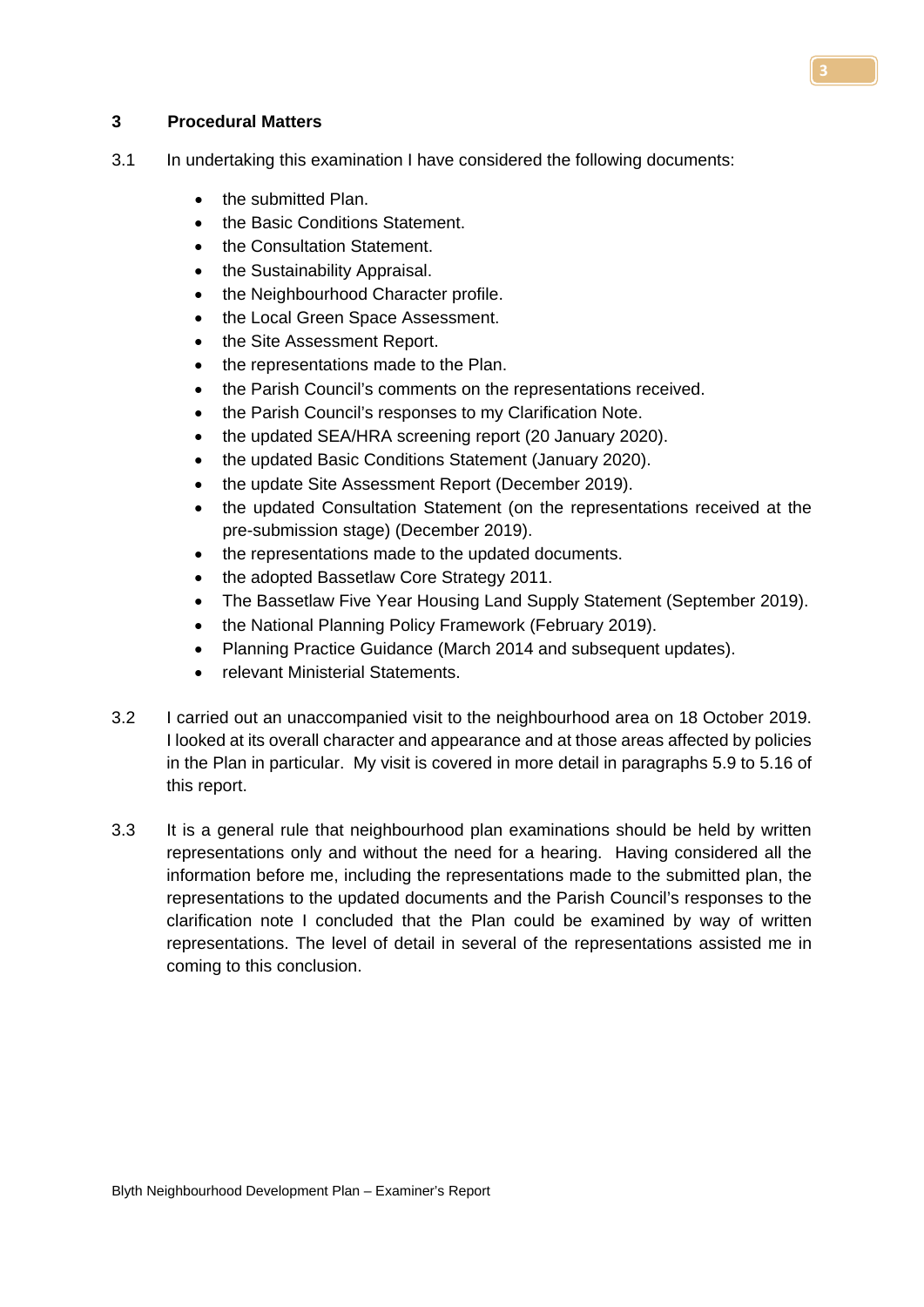# **4 Consultation**

#### *Consultation Process*

- 4.1 Policies in made neighbourhood plans become the basis for local planning and development control decisions. As such the regulations require neighbourhood plans to be supported and underpinned by public consultation.
- 4.2 In accordance with the Neighbourhood Planning (General) Regulations 2012 the Parish Council has prepared a Consultation Statement. This Statement is proportionate to the Plan area and its policies. Its strength is the way in which it summarises the key stages of consultation and provides the details in a series of appendices. This contributes significantly to its legibility.
- 4.3 The Statement records the various activities that were held to engage the local community and the feedback from each event. Additional information submitted during the examination (see paragraph 4.7 below) also provides specific details on the consultation processes that took place on the pre-submission version of the Plan (February to April 2019).
- 4.4 The Statement sets out details of the comprehensive range of consultation events that were carried out in relation to the various stages of the Plan. It identifies seven key events as follows:
	- Event 1 Raising Awareness October 2017
	- Event 2 Follow up session December 2017
	- Event 3 Call for Land January 2018
	- Event 4 Logo Competition January March 2018
	- Event 5 Scoping for the village survey June 2018
	- Event 6 The outcome of the Call for Land exercise October 2018
	- Event 7 The pre-submission Plan launch February 2019
- 4.5 The various appendices set out the nature of the community questionnaire and other consultation exercises and the responses received. They demonstrate the way in which those responsible for the preparation of the Plan sought to address the expectations of the wider community. The additional information submitted to supplement the Statement in December 2019 sets out how the submitted Plan took account of consultation feedback at the pre-submission phase. This information undertakes this task in a proportionate and effective way. This analysis helps to describe how the Plan has progressed to its submission stage.
- 4.6 Consultation on the submitted plan was undertaken by Bassetlaw District Council that ended on 2 October 2019. This exercise generated representations from the following persons and organisations:
	- Coal Authority
	- Heyford Developments

Blyth Neighbourhood Development Plan – Examiner's Report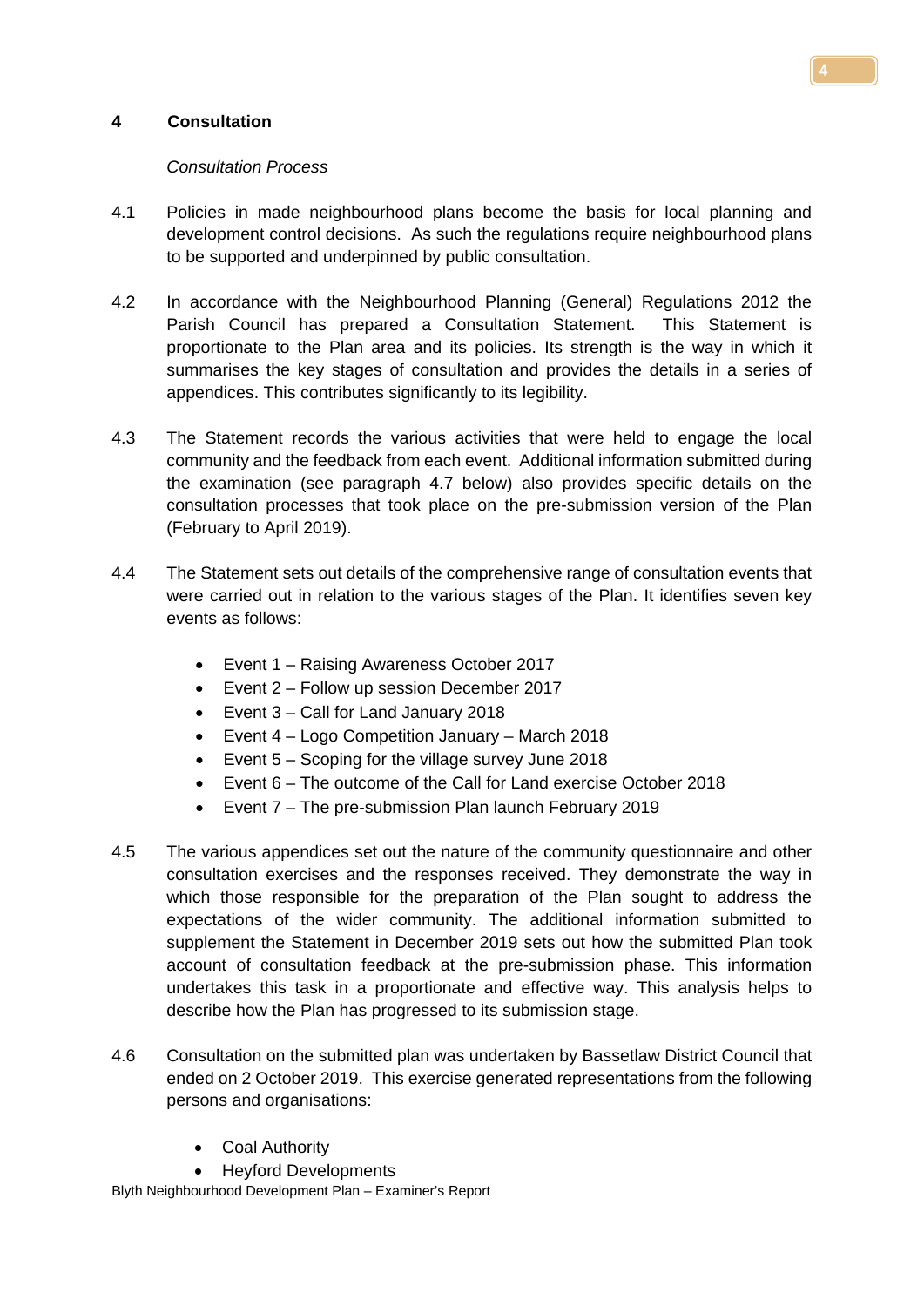- Highways England
- National Grid
- Natural England
- Nottinghamshire County Council
- Severn Trent Water
- Sport England
- Gladman Developments
- Bassetlaw District Council
- 4.7 During the examination the following documents were updated:
	- the SEA/HRA screening report;
	- the Basic Conditions Statement:
	- the Site Assessment Report; and
	- the Consultation Statement.
- 4.8 BDC undertook consultation on this additional information for a six-week period that ended on 2 March 2020. This separate exercise generated representations from the following organisations:
	- Sport England
	- Bassetlaw District Council
	- Natural England
	- Historic England
	- Nottinghamshire County Council
	- Canal and River Trust
	- Coal Authority
	- Severn Trent
	- Highways England
	- Max Design
	- Heyford Developments
- 4.9 I have taken account of all the representations in preparing this report. Where it is appropriate to do so I refer to specific representations on a policy-by-policy basis.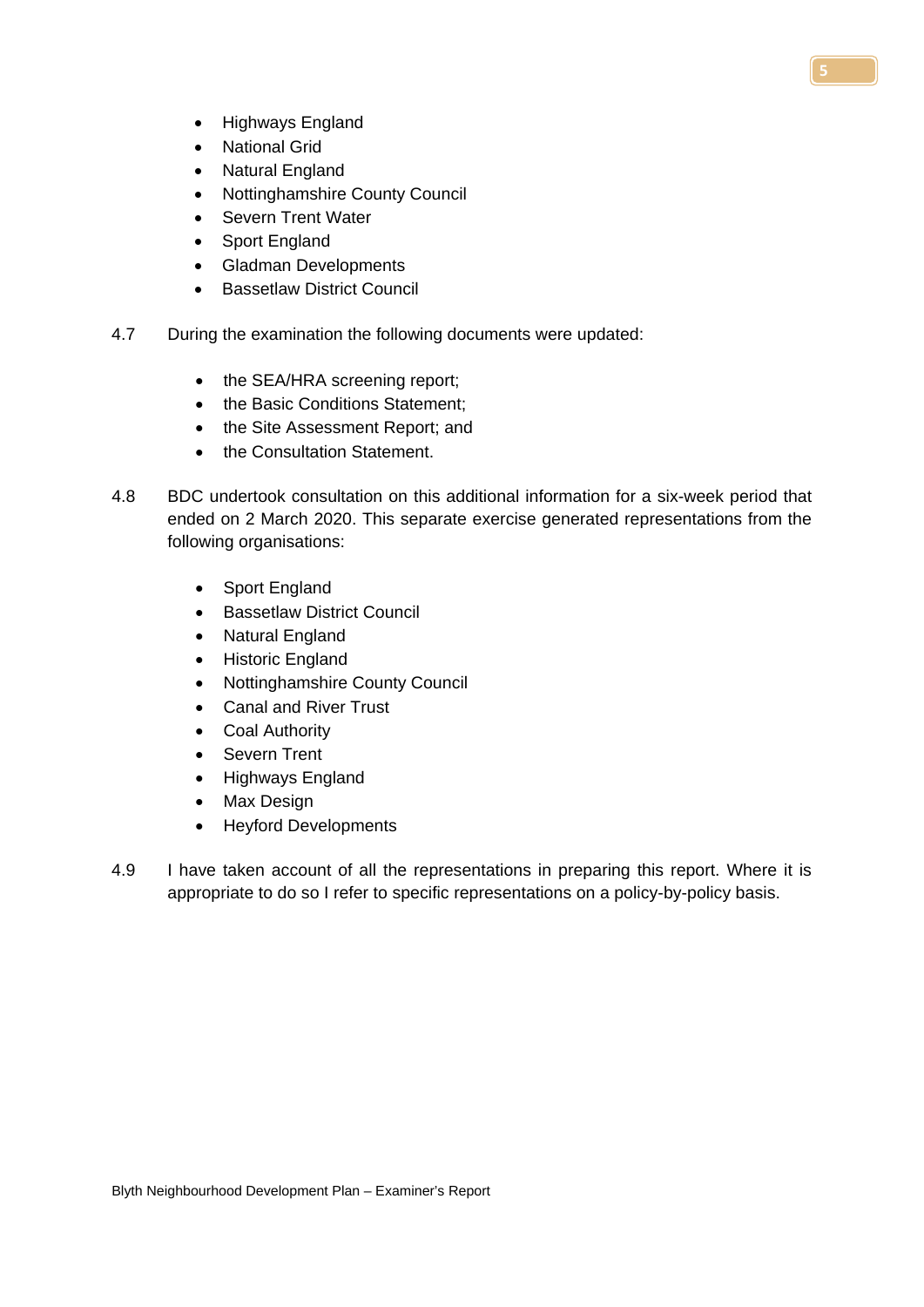# **5 The Neighbourhood Area and the Development Plan Context**

# *The Neighbourhood Area*

- 5.1 The neighbourhood area is the parish of Blyth. It is irregularly- shaped and is principally rural in its nature. The two elements of built development are the village of Blyth itself, and the Blyth Services off the A1. Blyth village is located approximately 10 kms to the north-east of Worksop. Its population in 2011 was 1233 persons living in 549 households. It was designated as a neighbourhood area on 28 September 2017.
- 5.2 The village of Blyth is a traditional village based around the junction of Sheffield Road, Retford Road and High Street. The Blyth Conservation Area was designated in January 1978 and subsequently enlarged in October 2012. It covers the linear historic core based along the High Street. The village has had long associations with Blyth Hall. St Mary and St Martin's Church occupies a prominent position in the village centre. It has an outstanding and well-preserved Norman nave.
- 5.3 The hamlet of Nornay is located immediately to the north of Blyth. The River Ryton separates the two settlements. The remainder of the neighbourhood area is largely in agricultural use and consists of the natural hinterland of Blyth.

# *Development Plan Context*

- 5.4 The development plan covering the neighbourhood plan area is the Bassetlaw District Core Strategy and Development Management Policies Development Plan Document 2010 - 2028 ('the Core Strategy'). The [Core Strategy](http://molevalley-consult.limehouse.co.uk/portal/cs/cs_-_adopted_oct_2009/core_strategy_-_adopted_october_2009_1?pointId=906692) sets out a vision, objectives, a spatial strategy and overarching planning policies that guide new development in the Plan period.
- 5.5 Policy CS1 of the Core Strategy provides a focus for new development based around the existing principal settlements in the District. Blyth is identified as a Rural Service Centre where there will be limited rural growth in the Plan period.
- 5.6 Policy CS8 sets out specific development opportunities and requirements for the various Rural Service Centres. In summary these include:

Housing Development - Up to 10% (599 houses) of the District's housing requirement will be delivered in the Rural Service Centres through existing permissions and allocations in the Site Allocations DPD, for the plan period 2010-2028. Residential development proposals will be supported within the Development Boundary, in line with other material considerations and planning policy requirements. All housing development resulting in a net gain of one or more units will be required to contribute towards the achievement of affordable housing targets. In the case of Blyth this figure is 25%. This will be either through on-site provision (where appropriate) or through a financial contribution to the delivery or improvement of affordable housing elsewhere within the rural areas of Bassetlaw.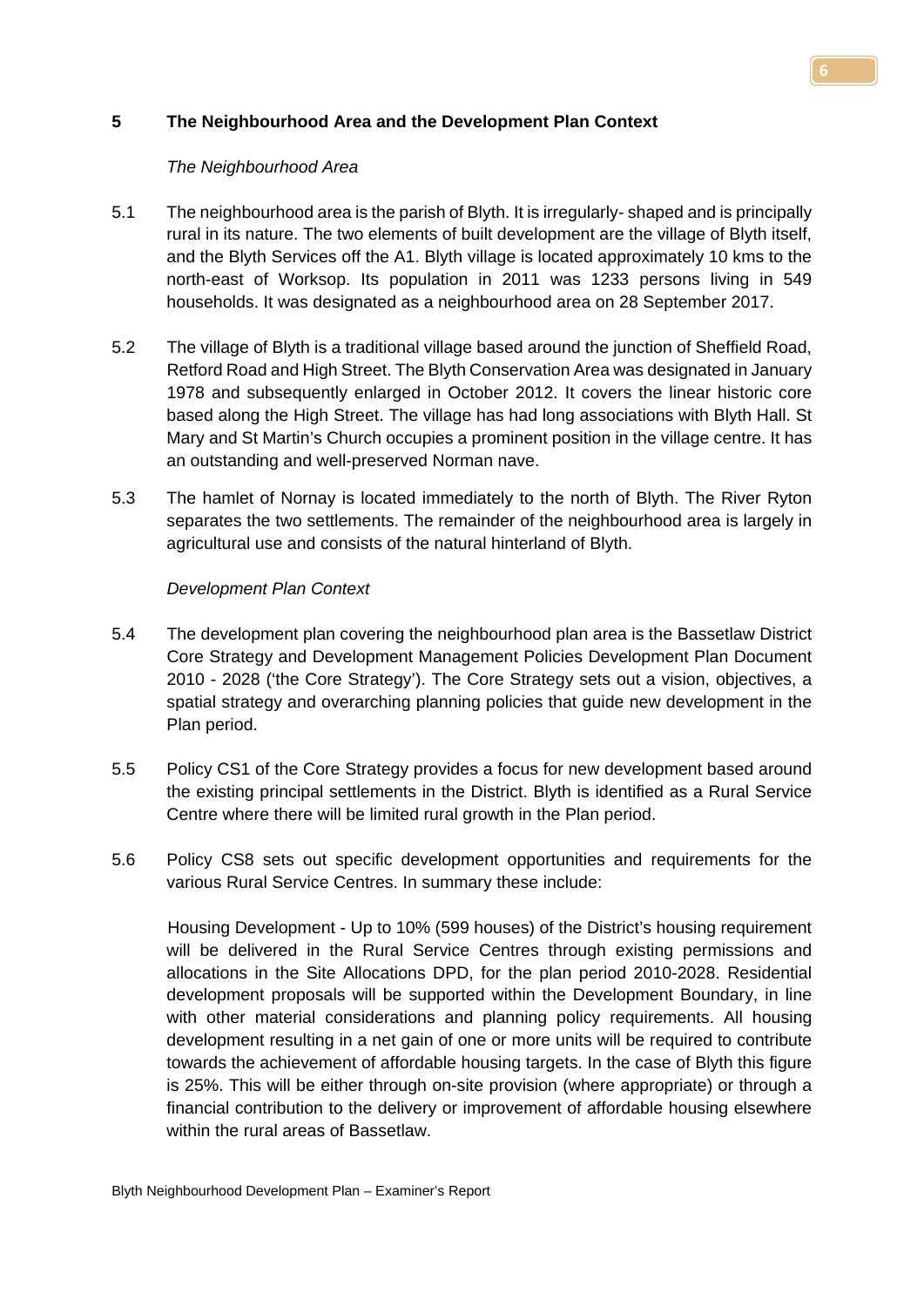Employment Development - Proposals that deliver rural employment opportunities, of a scale and type appropriate to the settlement and surrounding land uses, will be supported in line with other material considerations and planning policy requirements. Economic development proposals will be supported within Development Boundaries, in line with other material considerations and planning policy requirements.

Community Facilities - Proposals for the provision of rural community services and facilities will be supported where they are of a scale appropriate to, and accord with the role of, the village. Where no available sites exist within Development Boundaries, proposals for standalone community services and facilities will be supported on sites outside of, but adjoining, these Boundaries where need and long-term viability is proven and where there is explicit community support for the proposal.

- 5.7 The District Council has embarked on the preparation of a new Local Plan. Once adopted it will replace the Core Strategy. Consultation took place on a draft Plan in January and February 2020. On this basis it is not at a sufficiently advanced stage to play any significant role in the examination of the submitted neighbourhood plan.
- 5.8 The submitted Plan has been prepared within its wider adopted development plan context. In doing so it has relied on up-to-date information and research that has underpinned existing planning policy documents in the District. This is good practice and reflects key elements in Planning Practice Guidance on this matter. It is clear that the submitted Plan seeks to add value to the Core Strategy and to give a local dimension to the delivery of its policies. This is captured in the Basic Conditions Statement.

#### *Visit to the neighbourhood area*

- 5.9 I carried out an unaccompanied visit to the neighbourhood area on 18 October 2019. I drove into the neighbourhood area from the A1 from to the south. This helped me to understand the neighbourhood area in its wider landscape context. It also highlighted its proximity to the A1 and the way in which its position on the historic Great North Road has influenced its urban format.
- 5.10 I looked initially at the proposed housing allocation to the east of Spital Road (Policy 8). I saw its current agricultural use and the way in which it related both to the A1 to the east and to the recently-completed houses to the north west and to the recreation ground to the north.
- 5.11 I then drove into the village centre. Given the compact nature of the village I was able to undertake the majority of the visit on foot. I looked initially at St Mary and St Martin's Church. Its prominent setting in the village is entirely appropriate for the historic and architectural importance of the Church. I walked around the well-maintained churchyard, its splendid avenue of trees and saw ongoing repairs taking place. I saw that key elements of the setting of the Church were included in the proposed Church Green Local Green Space.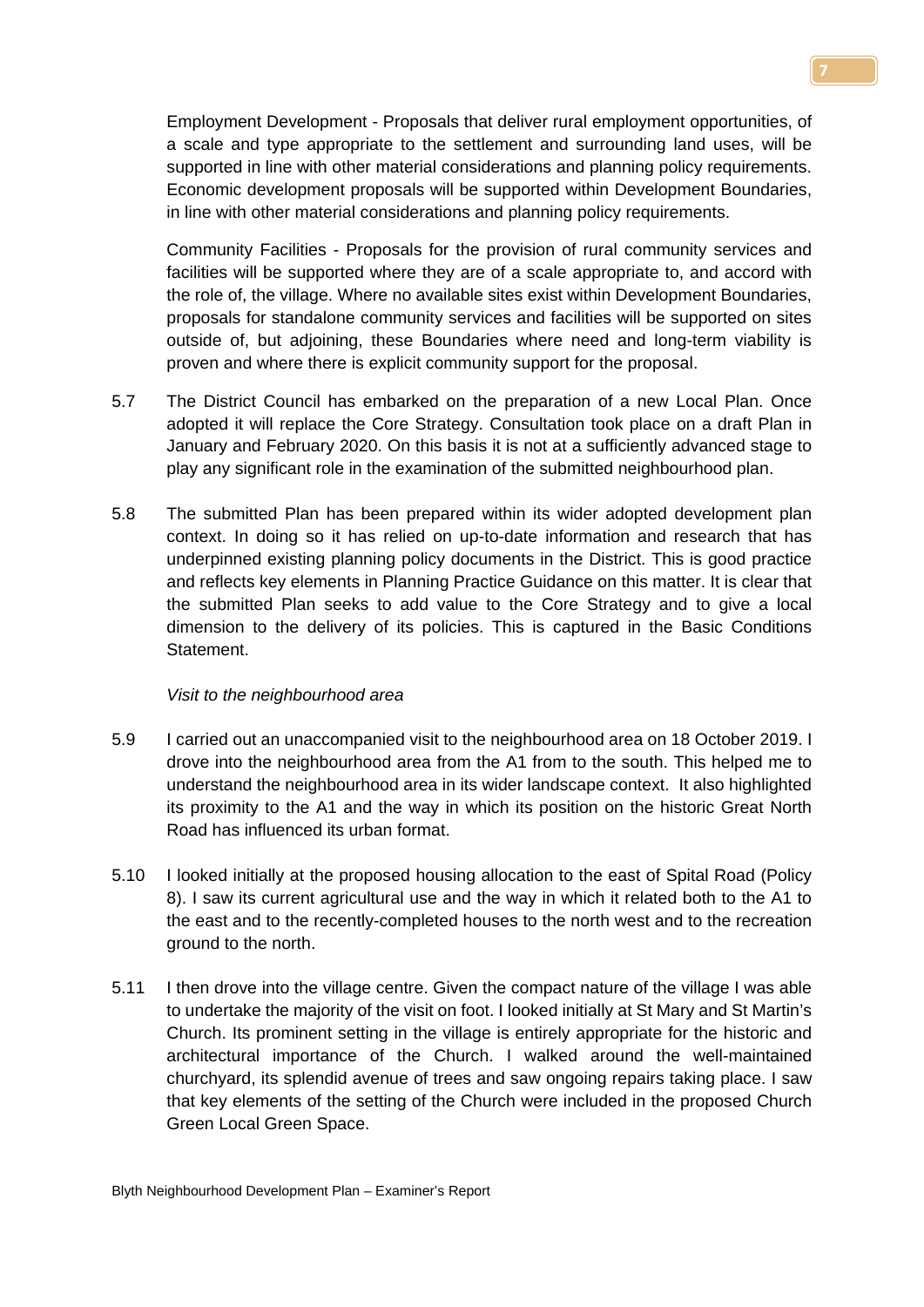- 5.12 I then walked along Sheffield Road to the west of the village away from Church Green. I saw initially the concentration of vernacular buildings with their distinctive white Gothic windows. I walked along the proposed local green space at The Riding to the west of the village. It offered peace and solitude away from the bustle of the village itself. I was also able to see the wider agricultural setting of the village to the west. I then walked to the Village Green along Worksop Road.
- 5.13 I spent time looking at the Village Green. I saw why it had been proposed as a local green space. I saw the relationship of the Village Green with the former Hospital of St John the Evangelist, The Old Vicarage, Greystones and the more modest terrace of cottages with their Gothic windows and distinctive ivy. I continued to the roundabouts and saw The Old Methodist Church, Barnby Memorial Hall and The White House.
- 5.14 I then walked along Retford Road. I saw that it contained more modern development than that in the historic core. I looked at the proposed housing allocation to the north of the road and to the east of Meadow View. I saw the way that it related to the remainder of this part of the village.
- 5.15 I retraced my steps into the village centre and then walked to the north along the Bawtry Road. I noticed the clear distinction between Blyth and Nornay with the River Ryton acting as a very clear distinction between the two settlements. I walked up to the County Council Depot and looked at the proposed housing allocation to the east of Bawtry Road. On the way back to the village I looked at Norway House and Norway Dovecote.
- 5.16 I drove out of the neighbourhood area to the north along the A1. This helped me to understand the town's relationship to this important element of highway infrastructure.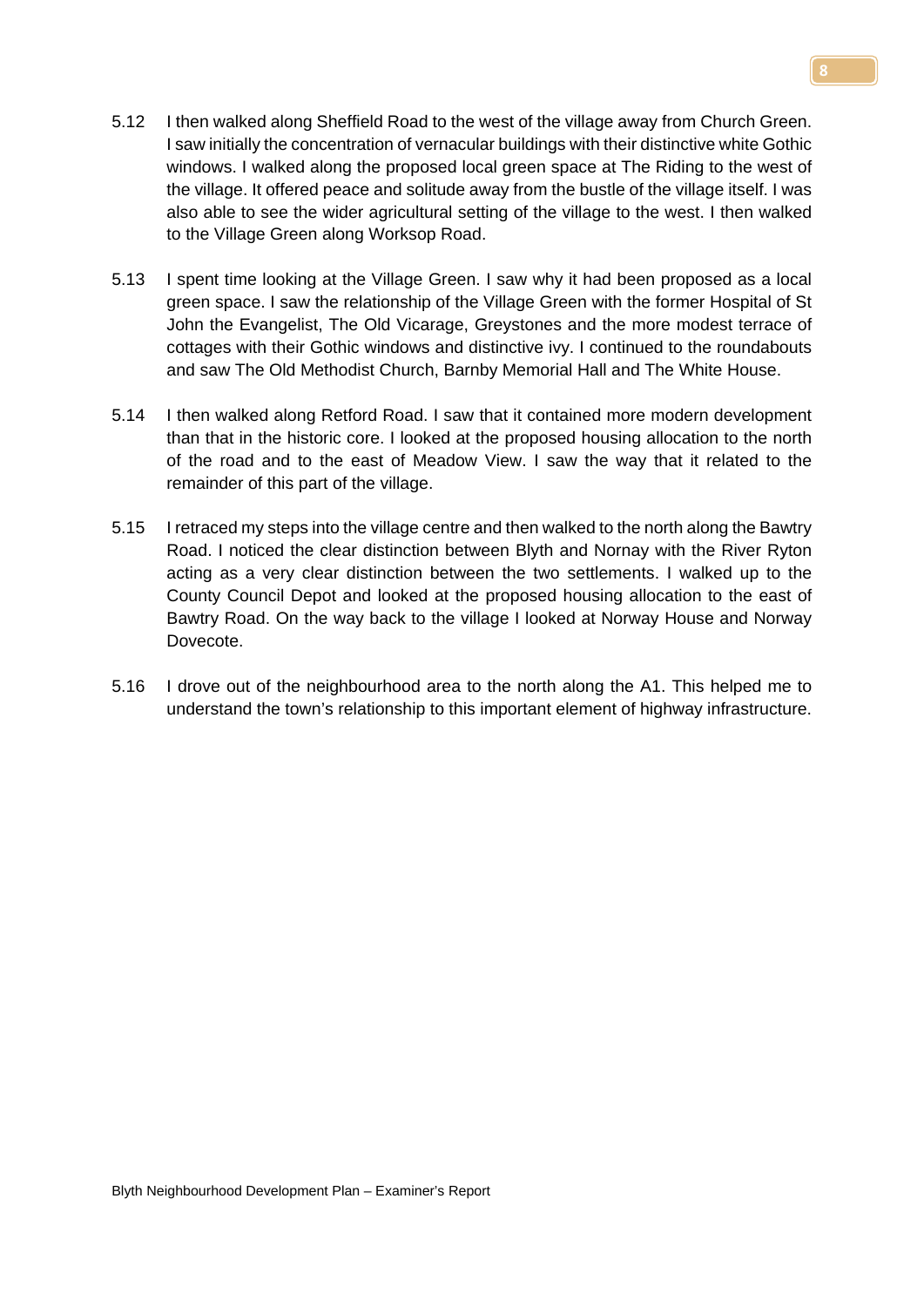# **6 The Neighbourhood Plan and the Basic Conditions**

- 6.1 This section of the report deals with the submitted neighbourhood plan as a whole and the extent to which it meets the basic conditions. The submitted Basic Conditions Statement has helped considerably in the preparation of this section of the report. It is a well-presented, informative and very professional document.
- 6.2 As part of this process I must consider whether the submitted Plan meets the Basic Conditions as set out in paragraph 8(2) of Schedule 4B of the Town and Country Planning Act 1990. To comply with the basic conditions, the Plan must:
	- have regard to national policies and advice contained in guidance issued by the Secretary of State;
	- contribute to the achievement of sustainable development;
	- be in general conformity with the strategic policies of the development plan in the area;
	- be compatible with European Union (EU) and European Convention on Human Rights (ECHR) obligations; and
	- not breach the requirements of Chapter 8 of Part 6 of the Conservation of Habitats and Species Regulations 2017 (7).

I assess the Plan against the basic conditions under the following headings.

# *National Planning Policies and Guidance*

- 6.3 For the purposes of this examination the key elements of national policy relating to planning matters are set out in the National Planning Policy Framework (NPPF) issued earlier this year.
- 6.4 The NPPF sets out a range of core land-use planning principles to underpin both planmaking and decision-taking. The following are of particular relevance to the Blyth Neighbourhood Development Plan:
	- a plan led system– in this case the relationship between the neighbourhood plan and the adopted Bassetlaw Core Strategy;
	- delivering a sufficient supply of homes;
	- building a strong, competitive economy;
	- recognising the intrinsic character and beauty of the countryside and supporting thriving local communities;
	- taking account of the different roles and characters of different areas;
	- highlighting the importance high quality design and good standards of amenity for all future occupants of land and buildings; and
	- conserving heritage assets in a manner appropriate to their significance.
- 6.5 Neighbourhood plans sit within this wider context both generally, and within the more specific presumption in favour of sustainable development. Paragraph 13 of the NPPF indicates that neighbourhoods should both develop plans that support the strategic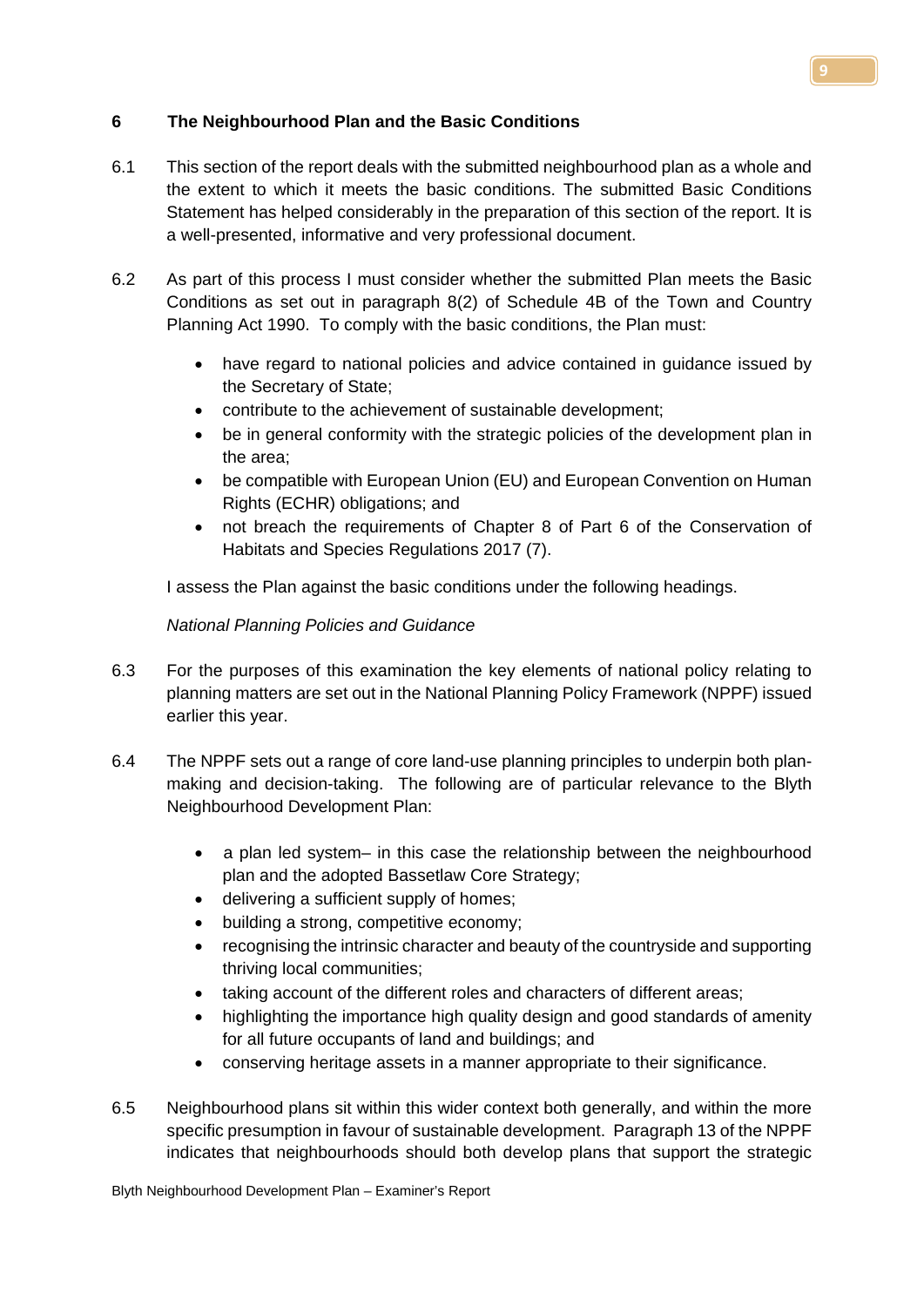needs set out in local plans and plan positively to support local development that is outside the strategic elements of the development plan.

- 6.6 In addition to the NPPF I have also taken account of other elements of national planning policy including Planning Practice Guidance and the recent ministerial statements.
- 6.7 Having considered all the evidence and representations available as part of the examination I am satisfied that the submitted Plan has had regard to national planning policies and guidance in general terms. It sets out a positive vision for the future of the neighbourhood area. It includes a series of policies that address a range of housing development and environmental matters. It proposes three housing allocations. The Basic Conditions Statement maps the policies in the Plan against the appropriate sections of the NPPF.
- 6.8 At a more practical level the NPPF indicates that plans should provide a clear framework within which decisions on planning applications can be made and that they should give a clear indication of how a decision-maker should react to a development proposal (paragraph 16d). This was reinforced with the publication of Planning Practice Guidance in March 2014. Paragraph ID:41-041-20140306 indicates that policies in neighbourhood plans should be drafted with sufficient clarity so that a decision-maker can apply them consistently and with confidence when determining planning applications. Policies should also be concise, precise and supported by appropriate evidence.
- 6.9 As submitted the Plan does not fully accord with this range of practical issues. The majority of my recommended modifications in Section 7 relate to matters of clarity and precision. They are designed to ensure that the Plan fully accords with national policy.

*Contributing to sustainable development*

6.10 There are clear overlaps between national policy and the contribution that the submitted Plan makes to achieving sustainable development. Sustainable development has three principal dimensions – economic, social and environmental. It is clear to me that the submitted Plan has set out to achieve sustainable development in the neighbourhood area. In the economic dimension the Plan includes a policy on windfall sites (Policy 5), policies on three residential allocations (Policies 6-8) and for employment development (Policy 9). In the social role, it includes a policy on affordable housing (Policy 3) to safeguard its community facilities (Policy 10) and for local green spaces (Policy 12). In the environmental dimension the Plan positively seeks to protect its natural, built and historic environment. It has specific policies on housing design (Policy 2), important views (Policy 11), and on green infrastructure (Policy 13). This assessment overlaps with the Parish Council's comments on this matter in the submitted Basic Conditions Statement.

*General conformity with the strategic policies in the development plan*

6.11 I have already commented in detail on the development plan context in the wider Bassetlaw District in paragraphs 5.4 to 5.8 of this report.

Blyth Neighbourhood Development Plan – Examiner's Report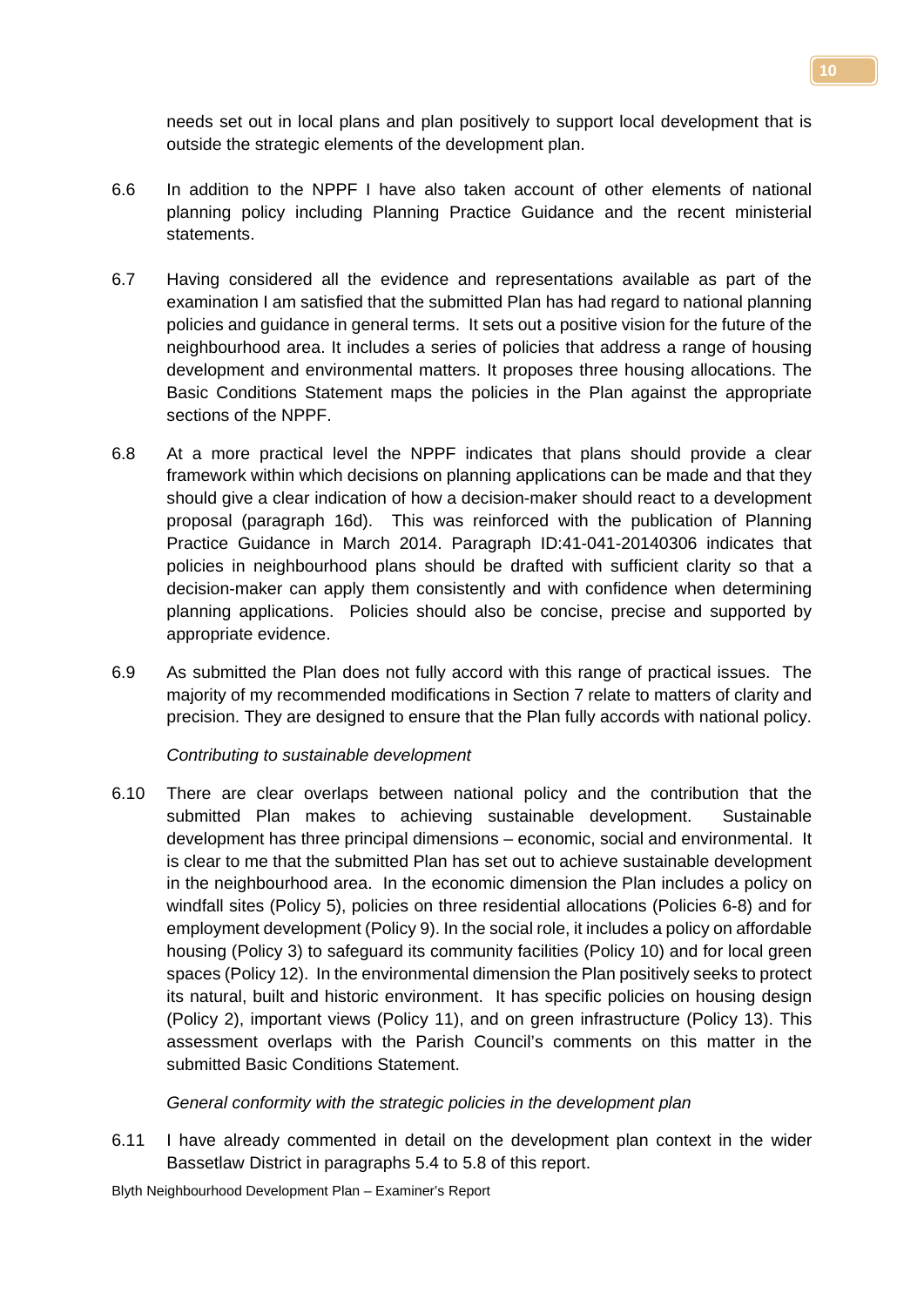6.12 I consider that the submitted Plan delivers a local dimension to this strategic context and supplements the detail already included in the adopted Core Strategy. The Basic Conditions Statement helpfully relates the Plan's policies to policies in the Core Strategy. I am satisfied that the submitted Plan is in general conformity with the strategic policies in the development plan.

*European Legislation and Habitat Regulations – Strategic Environmental Assessment*

- 6.13 The Neighbourhood Plan General Regulations 2015 require a qualifying body either to submit an environmental report prepared in accordance with the Environmental Assessment of Plans and Programmes Regulations 2004 or a statement of reasons why an environmental report is not required.
- 6.14 I have already commented in Section 4 of this report about the extent to which various documents were updated during the examination process. I sought clarification from both the Parish Council and the District Council on the way in which the screening process had been undertaken. Within the wider context of the submitted documents the Parish Council commissioned the preparation of a Sustainability Assessment (SA). It incorporated Strategic Environmental Assessment. Its findings have been scrutinised by other parties with an interest in the Plan. However, the District Council advised that it had not produced a screening report during the earlier stages of the Plan. It did so in January 2020. The screening report concluded that 'following consideration of the anticipated scope of the Blyth Neighbourhood Plan, the relevant environmental issues locally, and following consultation with Historic England, the Environment Agency, and Natural England, it is concluded that the potential for significant effects to arise as a result of the Plan is unlikely. Consequently, it is considered that a formal SEA is not required'
- 6.15 Plainly this series of events is unfortunate. However, to ensure the integrity of the examination process and to achieve consistency in terms of how representations have been submitted and considered I will examine the Plan on the basis of the information supplied in the SA/SEA.
- 6.16 The submitted SA is comprehensive in its scope and coverage. It assesses the various policies against a series of sustainability appraisal objectives and the vision and the objectives of the Plan. It is structured around the following headings:

*The Sustainability Framework* – this incorporates the Sustainability Framework that will be utilised to appraise the Plan. The Sustainability Framework is taken from the Sustainability Appraisal Scoping Report for the Plan produced in September 2018, which is in turn based on the Sustainability Framework developed for Bassetlaw District Council's emerging Local Plan.

*Community Vision, Aim & Objectives Appraisal* – this incorporates the Sustainability Appraisal of the Community Vision & Objectives using the Sustainability Framework Objectives.

*Development Management Policies Appraisal* – this incorporates the Sustainability Appraisal of the individual development management policies contained in the Neighbourhood Plan.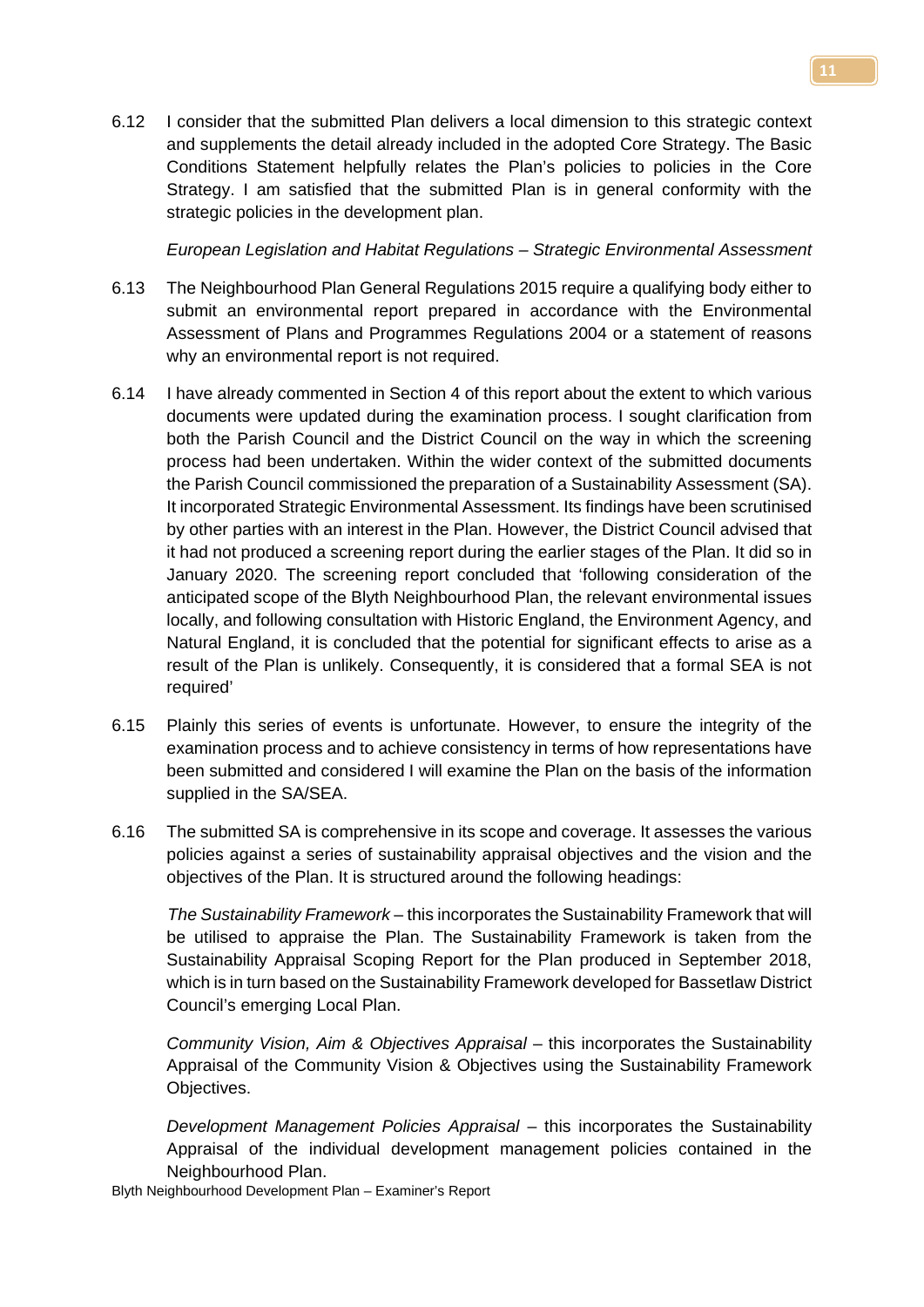*Alternatives* – this incorporates an assessment of the effects of alternatives to the Plan, including the alternative where no Plan is produced.

*Assessing Secondary, Cumulative and Synergistic Effects* – this incorporates an assessment of the secondary, cumulative and synergistic effects of the Plan on the sustainability of the area.

*Monitoring* – this incorporates an assessment of how the document will be monitored.

- 6.17 The SA comments that '(no) element of the Vision nor Objectives scores negatively against the Sustainability Objectives and taken as a whole they are deemed to have a positive impact against each of the sustainability objectives. No alterations to the Vision and Objectives are considered necessary as a result of this appraisal'.
- 6.18 The SA acknowledges that the proposed allocation of sites for residential development is the most significant element of the Plan and is the basis on which it was prepared. In this context it assesses the impact of the proposed development of the sites identified in Policies 6, 7 and 8. Those sites were selected as a result of the outcome of the Site Assessments Report (SAR). This parallel process assessed a series of 14 potential housing sites against a common set of criteria.
- 6.19 The SA comments specifically about the three allocated sites as follows:

*'These policies allocate three sites for development according to sustainability criteria and the comments received from statutory and non-statutory consultees. Sites have been selected based on criteria aimed at minimising flood risk and impact of flooding, prioritising brownfield land over productive greenfield and agriculture land, and avoiding negative impact on sites of key biodiversity value. For each site, a density recommendation based on the density of surrounding developments and design recommendations have been provided: these recommendations are based on the Neighbourhood Profile and are aimed at conserving and enhancing the character of the Village, its townscape and the surrounding landscape. A specific requirement to promote pedestrian connections and hence promote sustainable, healthier modes of transport has been included in all sites.'*

6.20 The SA considers two reasonable alternatives to the approach taken in the Plan. The first alternative tested was the implementation of the current Neighbourhood Plan, with the exception of Policies 6-8: Site Allocations. The SA comments that the main rationale for undertaking a full SEA of the current Blyth Neighbourhood Plan is the allocation of residential sites. For this reason, an appraisal of an alternative not to allocate sites was considered relevant. The second alternative was to revert to the existing policy position for the area, managing development through the existing local and national legislation and plans.

#### *Comments in the representations on the submitted SA*

6.21 The proposed allocation of the land to the east of Spital Road (Policy 8) in general, and the way in which that site has been addressed in the Sustainability Appraisal in particular, forms part of the representation to the Plan made by Heyford Developments. Heyford Developments is promoting the development of land at Park Farm through the

Blyth Neighbourhood Development Plan – Examiner's Report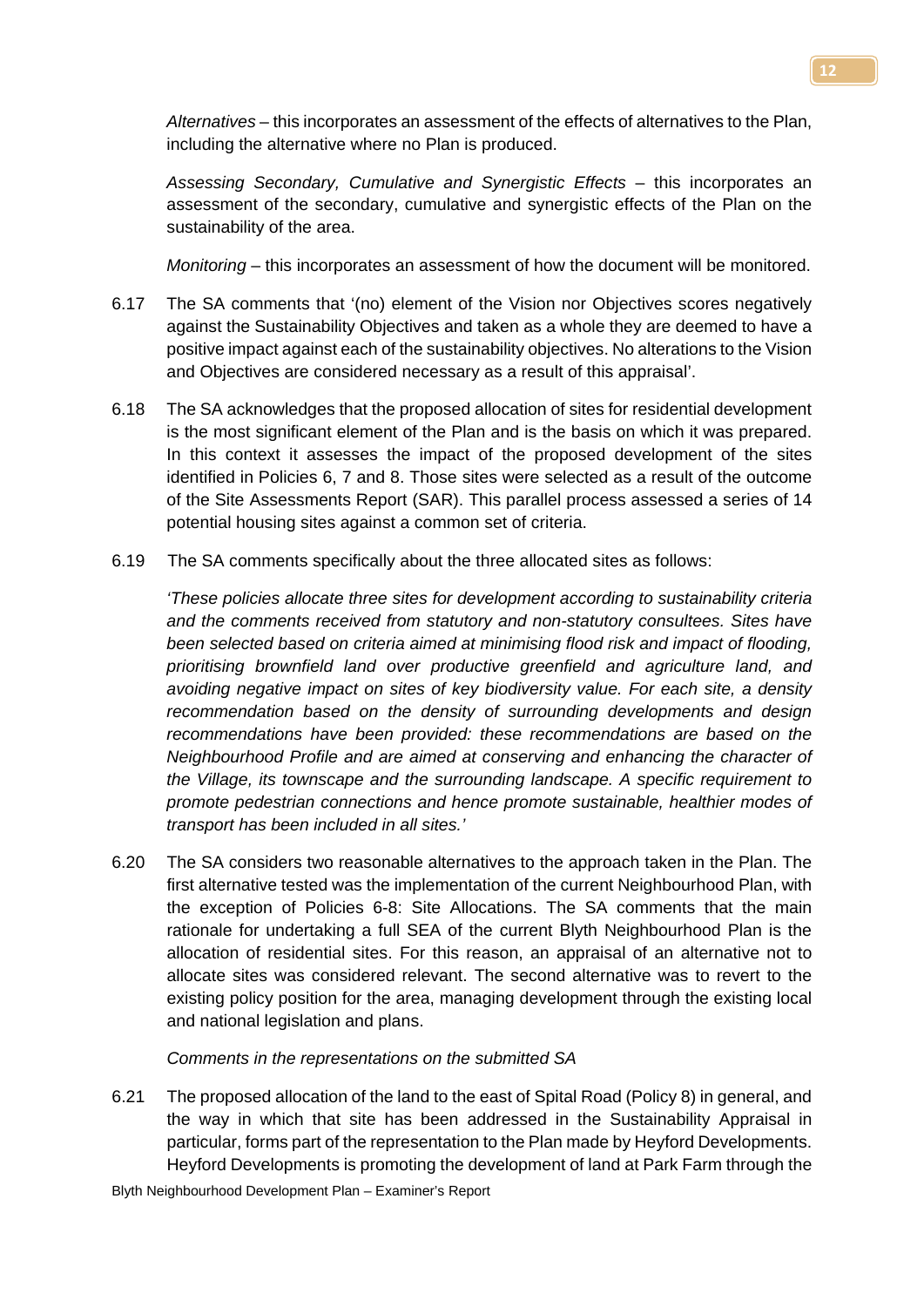plan-making process. It is one of the sites (NP08) which is considered in the Site Assessments Report.

- 6.22 The Heyford Developments representation raises the following concerns about the allocation of the Spital Road site (Policy 8) in the Plan:
	- its deliverability;
	- the number of houses to be delivered:
	- its impact on the settlement form of Blyth; and
	- the impact of the electricity pylons and the A1 on the layout and the amenities of the proposed site.

I address these issues in turn below.

6.23 On the issue of deliverability of the site I sought advice from the Parish Council as part of the clarification note process. It commented that:

*'This site is deliverable. It is noteworthy that the site owner has completed building 10 dwellings adjacent to the site within the last 12 months. He has already included access for the next stage of development up to the boundary, future proofing it for access of a road and other services'* 

- 6.24 On the basis of all the information available to me I am satisfied that the site is capable of being delivered. The site owner has engaged within the plan-making process in general, and the Site Assessment process in particular. The owner has not raised any comments about the impact of the criteria in Policy 8 on either the deliverability or the viability of the site. No other definitive information has been submitted which demonstrates that the site is not deliverable.
- 6.25 On the potential yield from the proposed Spital Road site Heyford Developments contend that it could deliver well in excess of the 53 dwellings identified in Policy 8. This assertion reflects that the Site Assessments work identified a potential yield of 86 dwellings. This has been reduced to the 53 dwellings in the submitted Plan to take account of the electricity pylons and the noise profile of the A1.
- 6.26 In my judgement the Spital Road site has the ability to generate in excess of 53 dwellings. Nevertheless, the eventual yield will ultimately be a matter for detailed design in the event that the Plan is 'made' and the development proceeds. In this context I am also satisfied that no direct harm will arise from a higher yield if that proves to be the case. The Site Assessments report identifies potential highways implications of this outcome which would need to be addressed at the relevant point if the various thresholds were tripped. This would be a matter for BDC to address in determining planning applications at that stage. In a broader sense I am also satisfied that a higher yield of homes on the site would be consistent with national policy to boost significantly the supply of housing land.
- Blyth Neighbourhood Development Plan Examiner's Report 6.27 The submitted Plan makes reference to the emerging Local Plan in its paragraphs 6.7.6 to 6.7.10. This is a commendable approach which has regard to national policy on the relationship between adopted development plans, emerging neighbourhood plans and emerging local plans. However, the emerging Local Plan is at an early stage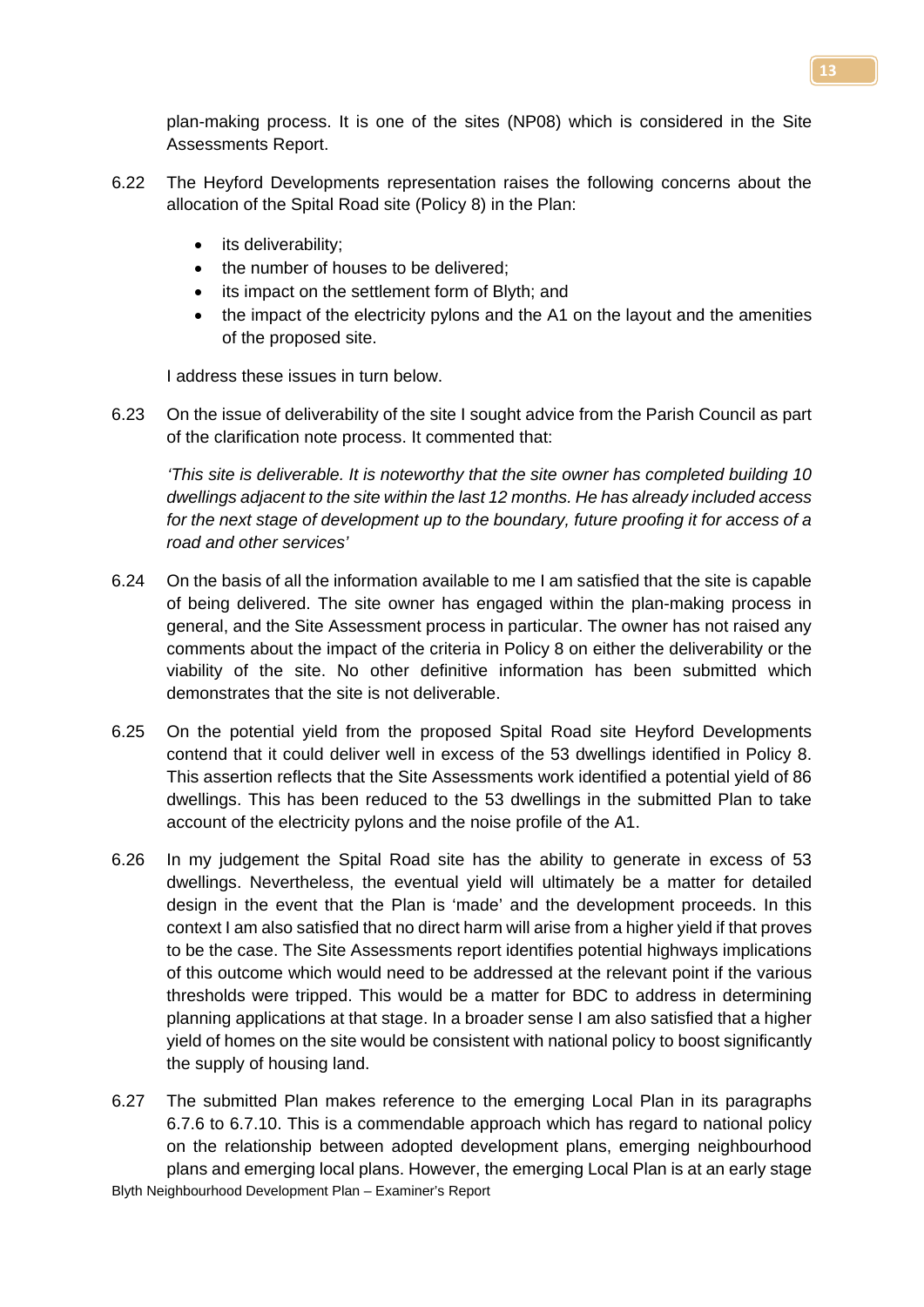of its development and has not yet been examined. In any event the basic conditions test for neighbourhood plan purposes is the adopted development plan and not any emerging Plan.

- 6.28 In addition the Core Strategy was adopted before the introduction of the 2012 NPPF and relies on former RSS data and information. The implication of this matter has been acknowledged in the decision of BDC not to proceed with its proposed Site Allocations and Development Management Document which was itself intended to underpin the Core Strategy. It is on this basis that it is now working towards the preparation of a new Local Plan.
- 6.29 In these circumstances I can give only limited weight to the cap of up to delivery of 599 dwellings in the collection of Rural Service Centres in Policy CS8 of the Core Strategy. This approach was not tested within the context of paragraph 47 of the 2012 version of the NPPF or the recent updates to the NPPF in 2018 and 2019. In this wider context a potential higher yield on the site would have regard to national policy. In addition, national policy is more recent (and therefore carries greater weight) than the strategic housing delivery policies in the development plan. Nevertheless, events have moved on locally on this matter. The most-recent BDC Five Year Housing Land Supply Statement (September 2019) indicates that the Council's current deliverable housing supply is 3,232 dwellings. This amount equates to a 10.1-year supply when assessed against the total five-year housing target of 1,607 dwellings (Table 7 of the document). In itself however this would not have direct bearing on the specific capacity of the proposed Spital Road housing allocation.
- 6.30 The issue of the impact of the development of the Spital Road site on the form of the village is a key consideration. It is addressed in the conclusion of the relevant part of the Site Assessments Report. I have considered this matter very carefully. In doing so I looked at the site and its surroundings when I visited the neighbourhood area. On the one hand, the development of the site would extend the form of the village significantly to the south. The southern part of the site would be approximately 500 metres to the south of the village centre and its retail and community facilities. In addition, the proposed site is at a higher level than that of the village centre. On the other hand, its development would consolidate the built form of the village within the triangle formed by the A1 to the east, by Spital Road to the west and by Retford Road to the north. In addition, its development would sit within the context provided by the recentlycompleted residential development off Spital Road (to the immediate north and west of the proposed site) and the existing built development at Blyth Country House/Spital House to the west of the southern tip of the proposed site.
- 6.31 On balance I am satisfied that, with appropriate design and access arrangements, the site would sit in a satisfactory fashion within the built form of the village. I have recommended modifications to Policy 8 later in this report to address associated matters of design and pedestrian access.
- 6.32 The issues of the electricity pylons and proximity of the proposed site to the A1 are acknowledged in the Site Assessment report. They are detailed matters which could be addressed in the wider context of the layout and design of the site in the event that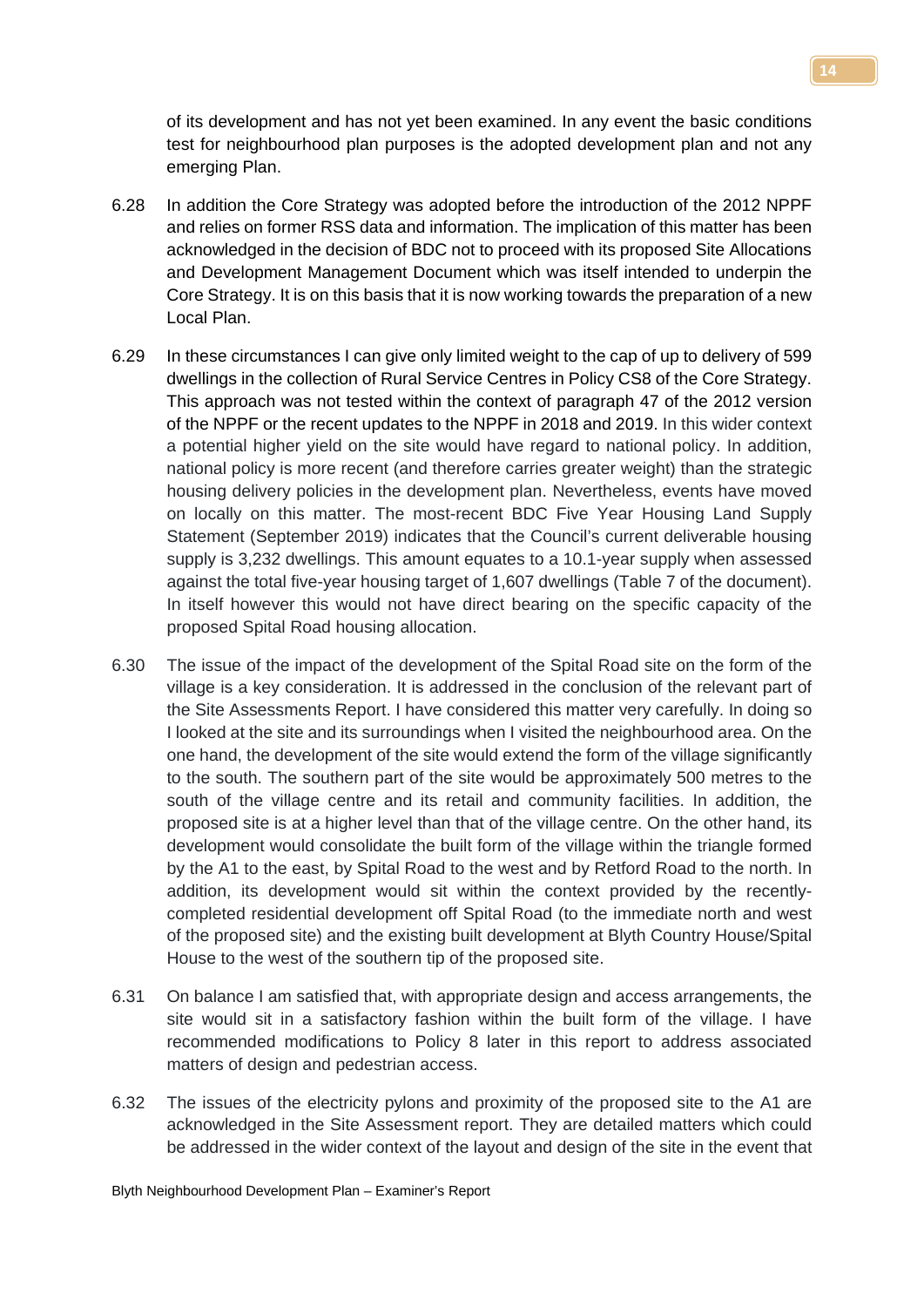the Plan is 'made'. In general terms it is not uncommon for the development industry to provide successful solutions to such site constraints.

# *The appropriateness of the SA*

- 6.33 Plainly the submitted SA and the associated work on the SAR sit at the heart of the Plan. In general terms I am satisfied that the Parish Council has undertaken the SEA process in a way which is proportionate to the Plan and its policies. It undertakes a high-level assessment of the objectives of the Plan against the sustainability objectives and an assessment of the Plan's policies against the sustainability appraisal objectives. It identifies the importance of Stages A-E in the wider process.
- 6.34 The key issue in the SA is the way it which assesses new growth in general, and the allocation of housing sites in particular. The Parish Council commissioned the same consultant to undertake both pieces of work to ensure that the two reports are internally consistent with each other. The SAR considers fourteen potential residential sites against the following matters:
	- an initial assessment by Bassetlaw District Council;
	- landowner support;
	- local community support;
	- compatibility with neighbouring land uses;
	- the impact upon agricultural land;
	- the impact upon landscape character zones;
	- the impact upon built environment;
	- the impact upon natural environment;
	- the impact upon heritage assets; and
	- the impact upon existing infrastructure.
- 6.35 As part of this process the SAR provides an assessment of each potential site on a Red-Amber-Green basis on each of the matters listed above. In addition, it lists any technical comments provided by BDC and then reaches its own conclusion on the appropriateness or otherwise of the inclusion of the sites concerned as housing allocations in the Plan. The December 2019 update corrected errors in the original SAR.
- 6.36 The SA captures the outcomes of the SAR process and the way in which it was fed into the wider plan-making process. In particular it assesses the preferred option (as included in the submitted Plan) against two reasonable alternatives as follows:
	- the implementation of the Neighbourhood Plan, with the exception of Policies 6-8: (the housing site allocations); and
	- to revert to the existing policy position for the area, managing development through the existing local and national legislation and plans.

It then assesses the effect of the preferred option and the two alternative options against the sustainability appraisal objectives.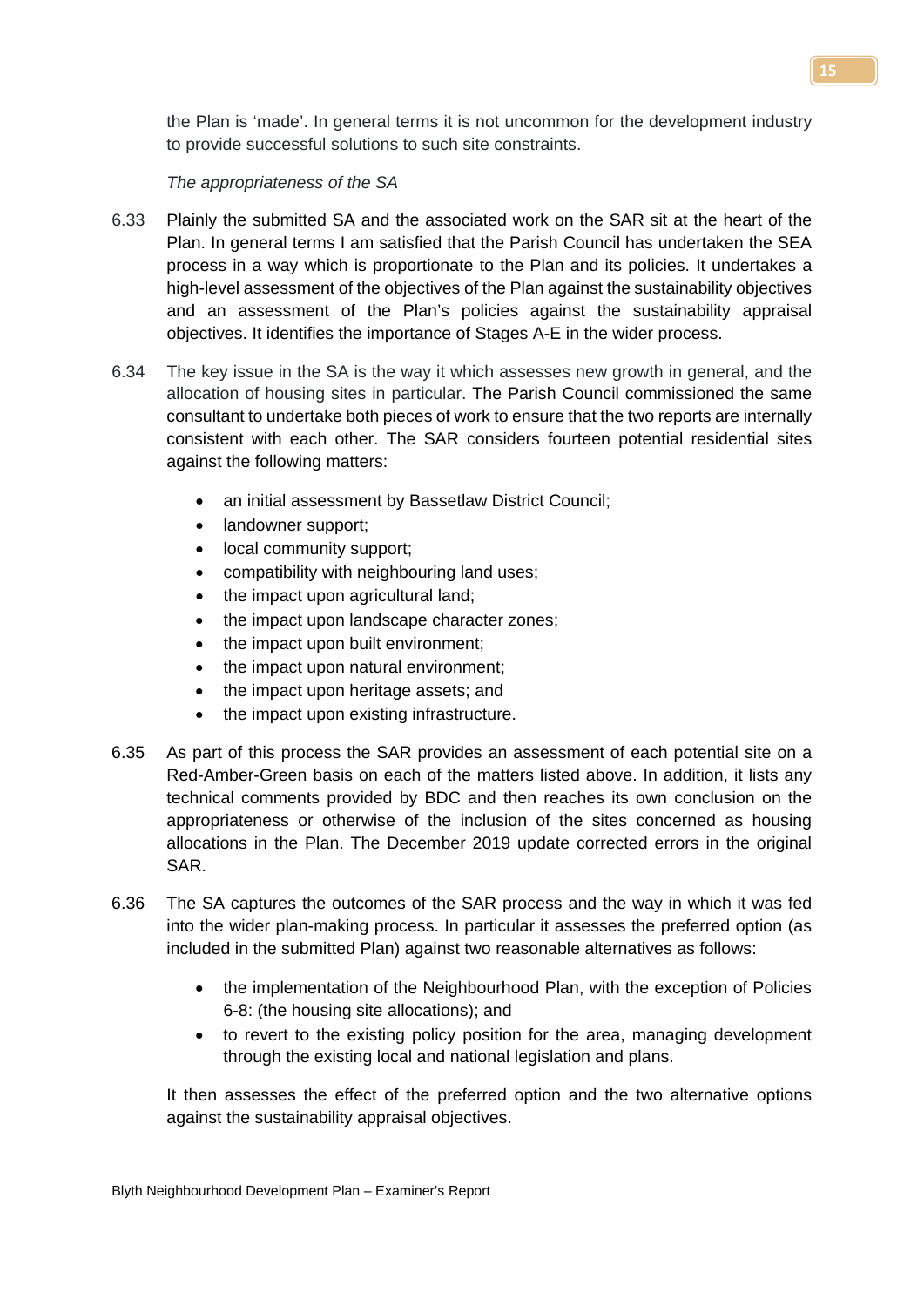- 6.37 In the round I am satisfied that the combined effects of the SA and the SAR have addressed the related issues of housing growth and its distribution in the parish in a way which relates to EU legislation and best practice developed in the UK. I comment below on the details about the way in which the package of sites was selected (paragraphs 6.38- 6.44). This complements my earlier assessment of the details in the SA/SAR (paragraph 6.33), and the assessment of reasonable alternatives (paragraph 6.36).
- 6.38 The SA/SAR process undertaken has been both comprehensive and exhaustive. The SAR considered 14 potential residential development sites. The work undertaken has been underpinned by professional and technical advice. In particular the consideration of the various sites has been very thorough. The process has considered sites identified both by the Parish Council and by the BDC.
- 6.39 Within the wider context of the SA and the SAR I am satisfied that the Parish Council has assessed a healthy range of potential sites. They vary in size and location throughout the Parish. They are located within areas that are close to existing built development. In their different ways they also have the potential to contribute towards sustainable development.
- 6.40 I am also satisfied that the Plan has selected a package of residential development which is both appropriate to the characteristics of the neighbourhood area and is based on the evidence in the SA/SAR work. The preferred package of three sites relate well to the form and character of Blyth and Nornay to its north. They also vary in size. This will assist in both local choice and deliverability.
- 6.41 In this context the decision-making process in the plan has followed two important principles. The first is that the SA process provides the details for the decision-maker to reach a decision on the most appropriate development option to incorporate within the Plan. This reflects advice in the Office of the Deputy Prime Minister's 'A Practical Guide to the Strategic Environmental Assessment Directive 2005' which comments:

*'It is not the purpose of the SEA to decide the alternative to be chosen for the plan or programme. This is the role of the decision-makers who have to make choices on the plan or programme to be adopted. The SEA simply provides information on the relative environmental performance of alternatives, and can make the decision-making process more transparent' (ODPM 2005 paragraph 5.B.7)*

6.42 The second principle is that the Plan does not necessarily need to incorporate the option (or in this case the package of sites) which performs best against the SA objectives. In this context the Spital Road site assessment identified a series of issues regarding infrastructure and its impact on the natural environment and the built character of the village. This reflects advice in Planning Practice Guidance which comments:

*'This process is an opportunity to consider ways by which the plan can contribute to improvements in environmental, social and economic conditions, as well as a means of identifying and mitigating any potential adverse effects that the plan might otherwise have. By doing so, it can help make sure that the proposals in the plan are appropriate*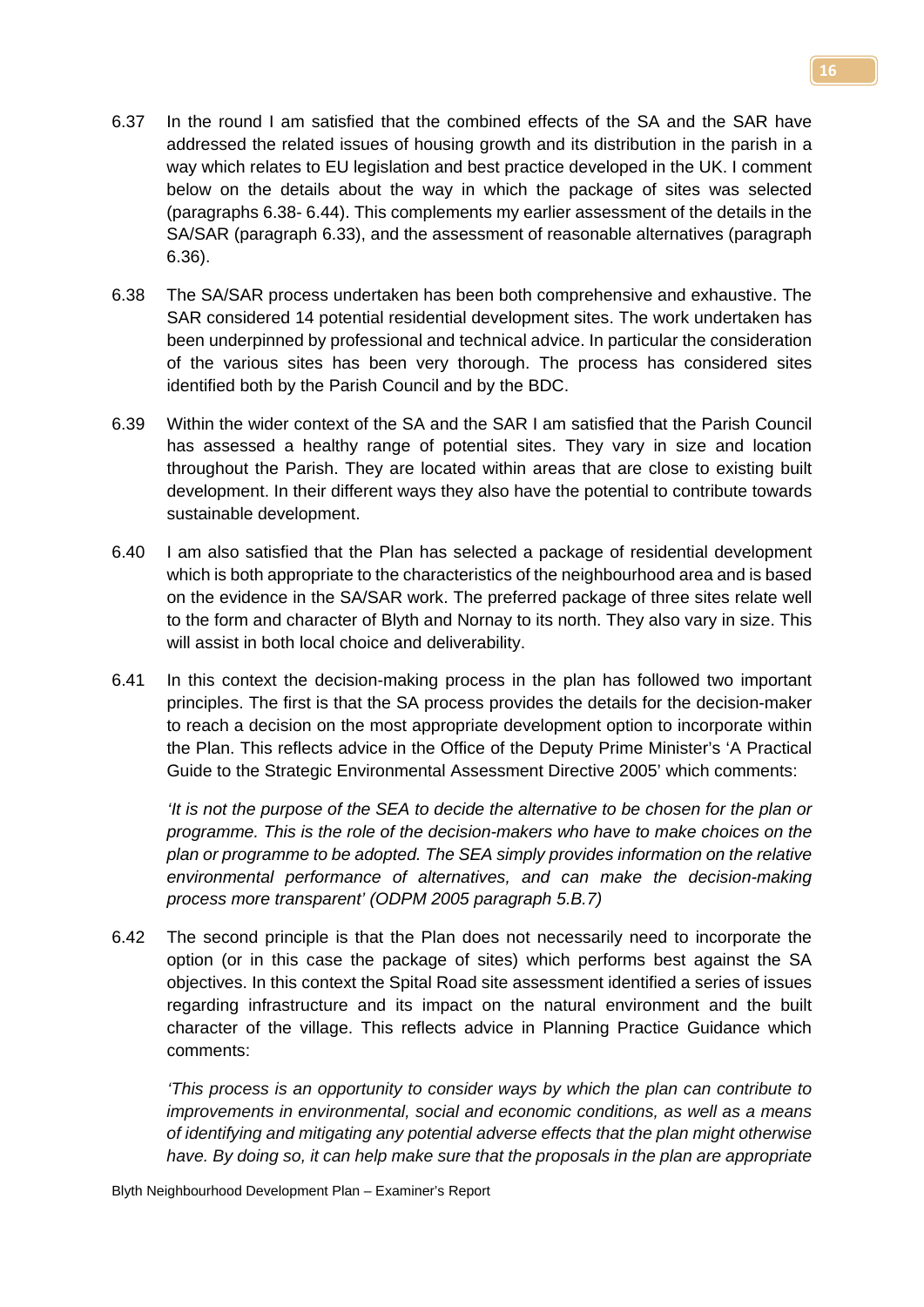*given the reasonable alternatives. It can be used to test the evidence underpinning the plan and help to demonstrate how the tests of soundness have been met. Sustainability appraisal should be applied as an iterative process informing the development of the plan' (PPG 11-001-20190722)*

6.43 In reaching this conclusion I have taken account of three related factors. The first is that the various tasks have been undertaken in a proportionate fashion. Whilst there will inevitably be a degree of professional judgement on the part of the consultancy undertaking the work the various disputed assessments within the SAR are neither unreasonable nor improbable. This approach reflects the advice in the Office of the Deputy Prime Minister's 'A Practical Guide to the Strategic Environmental Assessment Directive 2005' which comments that:

*'Predictions do not have to be expressed in quantitative terms. Hard data may enable Responsible Authorities or expert advisers to make detailed quantitative predictions, and this can be particularly useful where a plan's or programme's effects are uncertain, close to a threshold, or cumulative. However, quantification is not always practicable, and qualitative predictions can be equally valid and appropriate. In current practice, these are often expressed in easily understood terms such as 'getting better or worse' or a scale from ++ (very positive) to – – (very negative). It can be useful to link predictions to specific objectives' (ODPM 2005 Section B3)*

- 6.44 The second is that the various representations do not identify how any changes in the assessment of the sites concerned on the individual SA objectives would otherwise affect the overall assessment of the site and therefore its comparison with other reasonable alternatives. In this context I have given particular attention to the assertion by Heyford Developments that the SAR has given a disproportionate weight to the views of the community in determining the appropriateness or otherwise of the Park Farm sites. In my judgement it is not unreasonable to incorporate community views into the neighbourhood planning process. By definition the plan-making process is community driven and reflects key principles of the localism agenda as it has been translated into the Planning Acts. As such the plan-making process is underpinned by the need for a referendum. In addition, the community support criterion score was one of ten separate assessments on both this and the other thirteen sites considered.
- 6.45 The third is that, in any event, the SA and Site Assessment work has been designed to assist the Parish Council in its decision-making process rather than to provide prescriptive or absolute advice. This is made clear both in the SAR (paragraph1.7) and the SA (paragraph 1.5).

# *European Legislation and Habitat Regulations – Habitats Regulations Assessment*

- 6.46 BDC also prepared a Habitats Regulations Assessment (HRA) of the Plan at the same time. It concludes that the submitted Plan is unlikely to have significant effects on a European site. The report is very thorough and comprehensive. In particular it assesses the likely effects of the implementation of the policies in the Plan on the following four sites. They are within 15km of the boundary of the neighbourhood area.
	- Birklands and Bilhaugh SAC

Blyth Neighbourhood Development Plan – Examiner's Report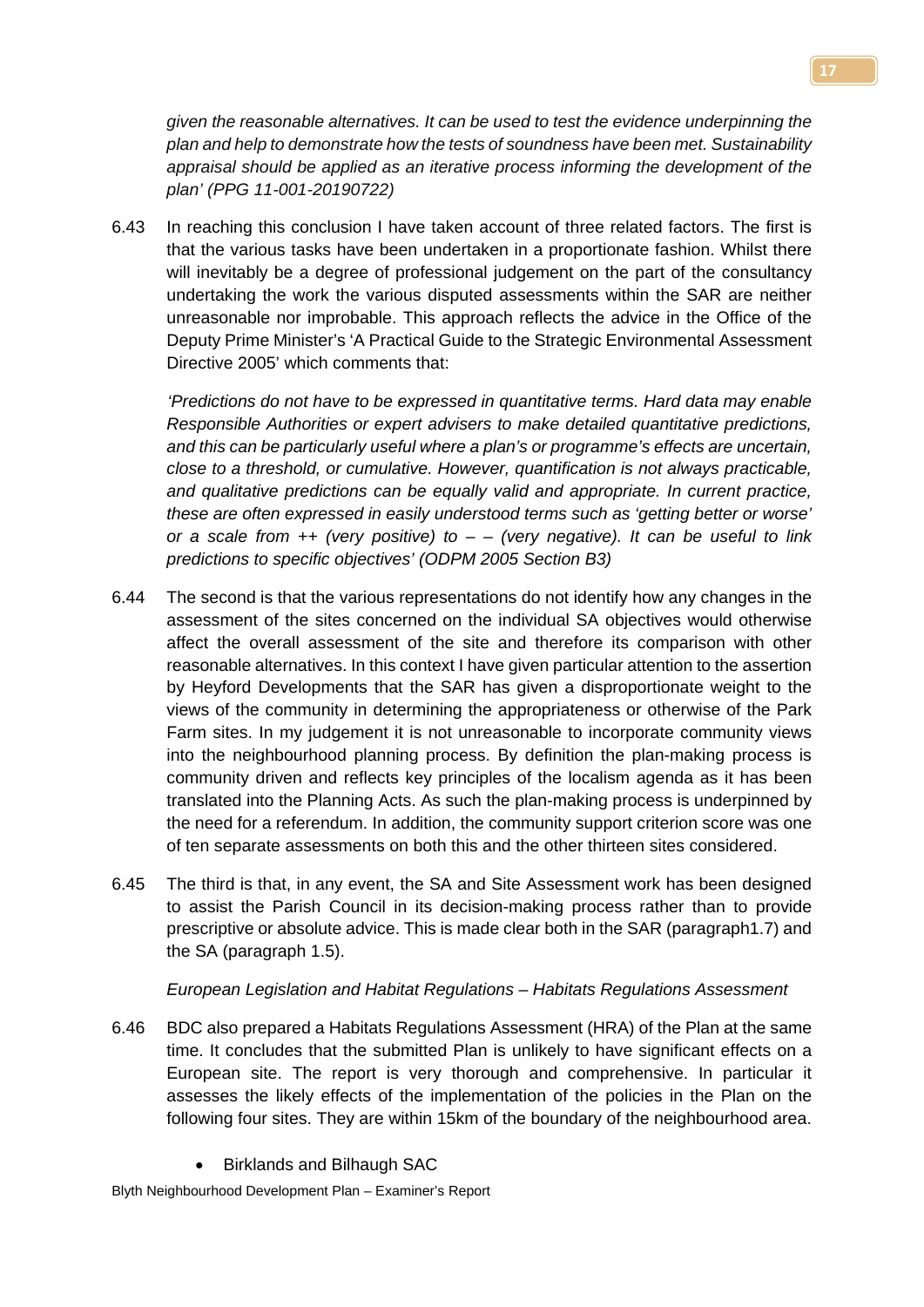- Hatfield Moor SAC
- Thorne Moor SAC
- Thorne and Hatfield Moors SPA
- Humber Estuary SAC, SPA and Ramsar

It concludes that the neighbourhood plan will not give rise to likely significant effects on European sites, either alone or in combination with other plans or projects, and Appropriate Assessment is not required.

- 6.47 Having reviewed the information provided to me as part of the examination I am satisfied that a proportionate process has been undertaken in accordance with the various regulations. None of the statutory consultees have raised any concerns with regard to either neighbourhood plan or to European obligations. In the absence of any evidence to the contrary, I am entirely satisfied that the submitted Plan is compatible with this aspect of European obligations.
- 6.48 In a similar fashion I am satisfied that the submitted Plan has had regard to the fundamental rights and freedoms guaranteed under the European Convention on Human Rights (ECHR) and that it complies with the Human Rights Act. There is no evidence that has been submitted to me to suggest otherwise. There has been full and adequate opportunity for all interested parties to take part in the preparation of the Plan and to make their comments known. On this basis, I conclude that the submitted Plan does not breach, nor is in any way incompatible with the ECHR.

#### *Summary*

6.49 On the basis of my assessment of the Plan in this section of my report I am satisfied that it meets the basic conditions subject to the incorporation of the recommended modifications contained in this report. Section 7 assesses each policy against the basic conditions. Where necessary it recommends modifications on a policy-by-policy basis.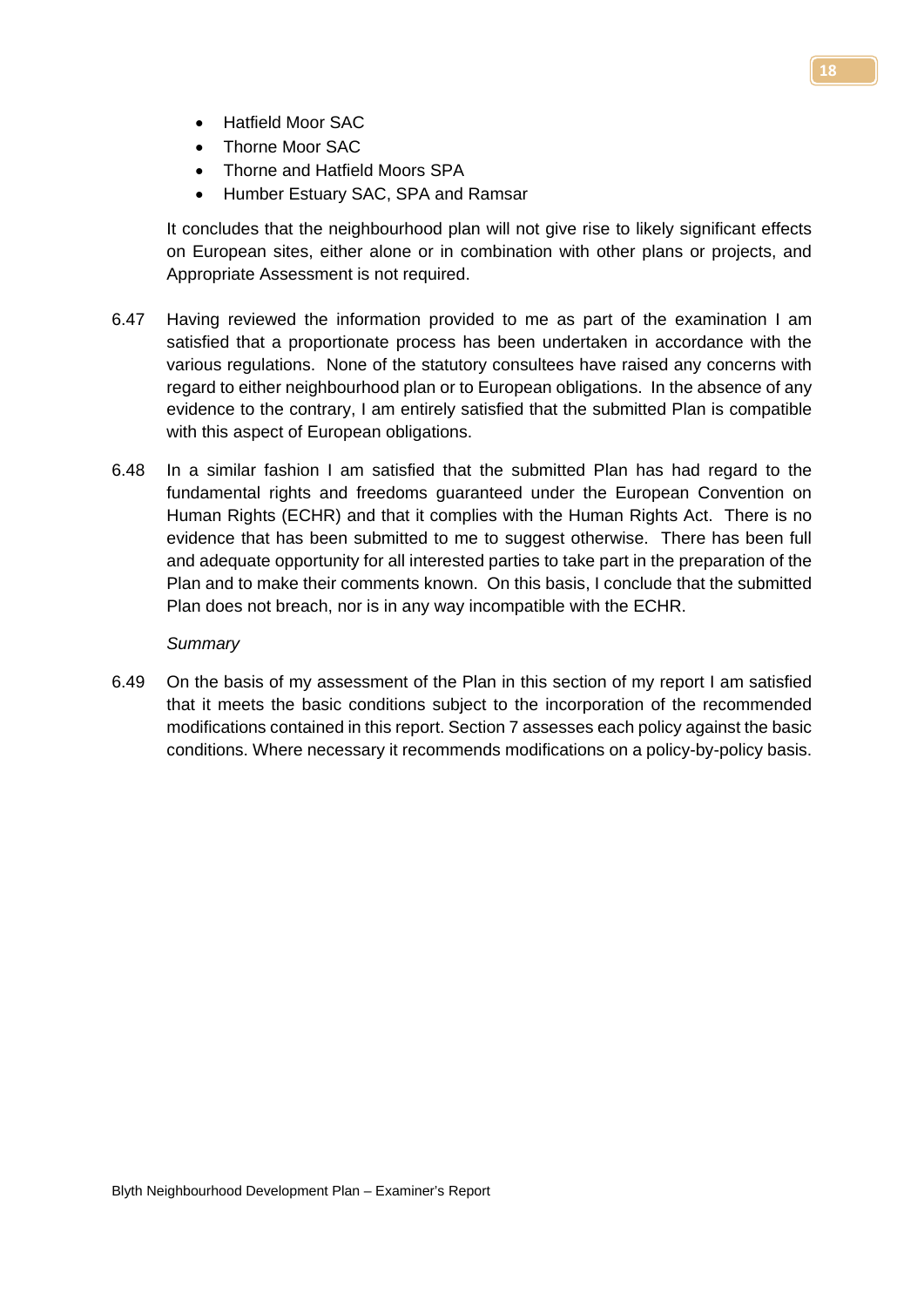# **7 The Neighbourhood Plan policies**

- 7.1 This section of the report comments on the policies in the Plan. In particular, it makes a series of recommended modifications to ensure that the various policies have the necessary precision to meet the basic conditions.
- 7.2 My recommendations focus on the policies themselves given that the basic conditions relate primarily to this aspect of neighbourhood plans. In some cases, I have also recommended changes to the associated supporting text.
- 7.3 I am satisfied that the content and the form of the Plan is fit for purpose. It is distinctive and proportionate to the Plan area. The wider community and the Parish Council have spent time and energy in identifying the issues and objectives that they wish to be included in their Plan. This sits at the heart of the localism agenda.
- 7.4 The Plan has been designed to reflect Planning Practice Guidance (41-004-20170728) which indicates that neighbourhood plans must address the development and use of land. It also includes a series of Community Projects and Aspirations. They are separately identified from the land use planning policies in Appendix A.
- 7.5 I have addressed the policies in the order that they appear in the submitted plan. The Community Projects and Aspirations are considered thereafter.
- 7.6 For clarity this section of the report comments on all policies whether or not I have recommended modifications in order to ensure that the Plan meets the basic conditions.
- 7.7 Where modifications are recommended to policies they are highlighted in bold print. Any associated or free-standing changes to the text of the Plan are set out in italic print.

*The initial sections of the Plan (Sections 1-5)*

- 7.8 The Plan as a whole is very well-organised and includes effective maps. It makes an appropriate distinction between the policies and their supporting text. Its design will ensure that it will comfortably be able to take its place as part of the development plan in the event that it is eventually 'made'. The initial elements of the Plan set the scene for the policies. They are proportionate to the Plan area and the subsequent policies.
- 7.9 The Introduction comments about the background to neighbourhood planning. It also helpfully describes the local planning context within which the Plan has been prepared. It includes a very effective map showing the designated neighbourhood area. Paragraph 1.1.1 advises about the Plan period.
- 7.10 Section 2 summarises how the submitted Plan was prepared. It sets out the management arrangements which were introduced. The timeline in paragraph 2.1.2 is very good summary of the key stages followed. It overlaps with the submitted Consultation Statement.
- 7.11 Section 3 describes the neighbourhood area. It does so in a very effective fashion. It is comprehensive in its coverage and includes information on: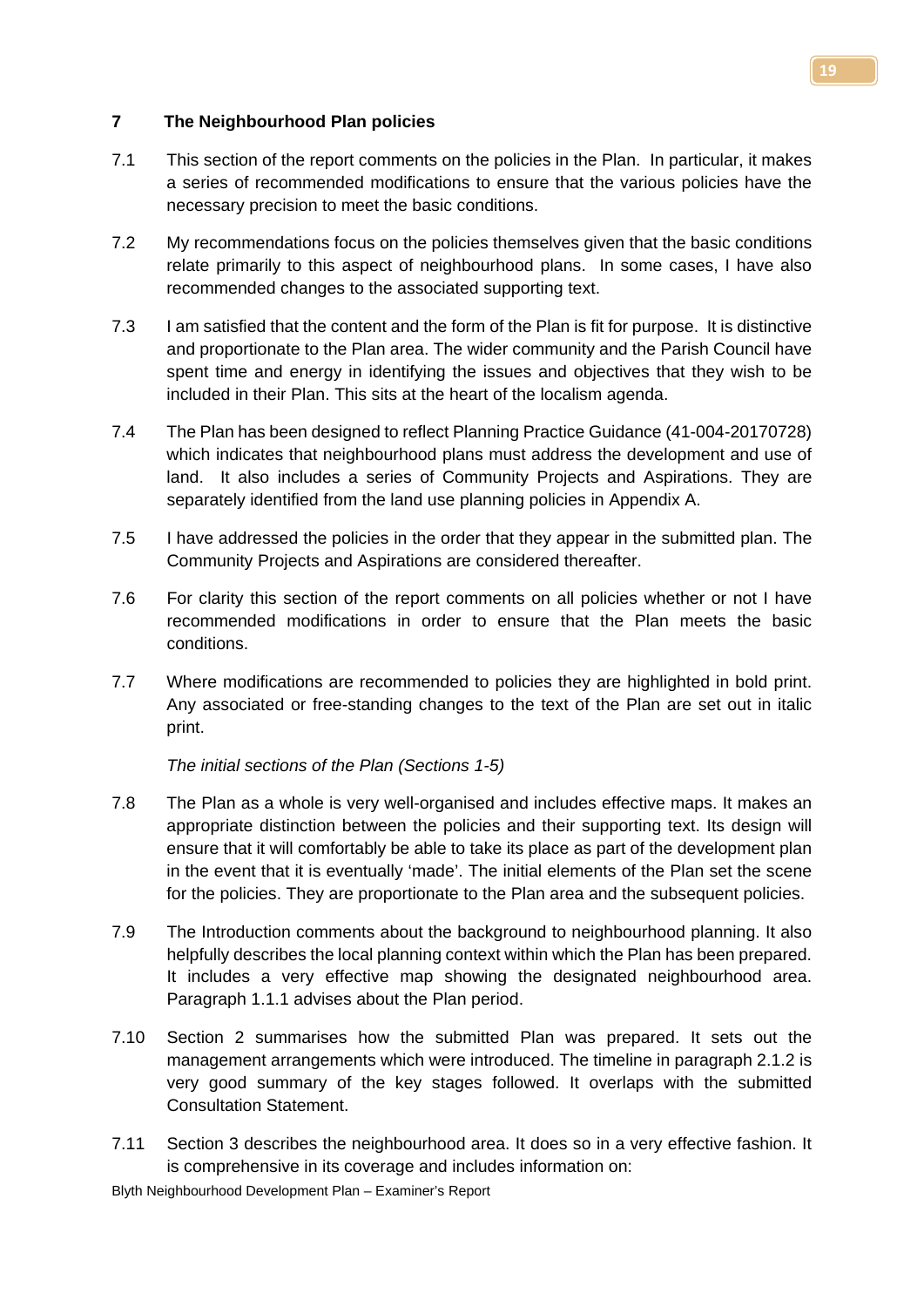- its history;
- an overview of the modern parish;
- the significance of the residential developments in the 1970s; and
- its transport links;
- 7.12 Section 4 sets out a comprehensive Vision for the Plan. It is underpinned by a series of Objectives. In all cases they are distinctive to the neighbourhood area. This is a key strength of the Plan. It is clear to understand and the policies flow from the evidence base and the supporting text. In addition, it has a clear focus on a comprehensive range of key development issues in the area. On this basis it deliberately avoids repeating national or local policies.
- 7.13 Section 5 provides a context to the Community Projects and Aspirations which appear later in the Plan in Appendix 1. Section 6 of the Plan sets out the policies. Section 7 addresses a potential review of the Plan in the event that it is made.
- 7.14 The remainder of this section of the report addresses each policy in turn in the context set out in paragraphs 7.5 to 7.7 of this report. Thereafter it comments on the Community Projects and Aspirations

Policy 1: Sustainable Development

- 7.15 This policy seeks to address the importance of sustainable development within national planning policy. It offers support to development which would contribute towards the continued sustainability of the Parish subject to a series of environmental and locational criteria.
- 7.16 In general terms it is a good overall planning policy approach. In addition, it makes the necessary connections between growth, meeting housing needs, infrastructure capacity issues and design matters.
- 7.17 BDC queries the extent to which a policy of this type is required in a neighbourhood plan. Plainly a neighbourhood plan does not need to include a policy of this type and/or not need to reproduce national advice. However, policies of this type are increasingly found in both local plans and neighbourhood plans. In a general sense this demonstrates the way in which the various plans seek to have regard to national policy. In addition, in the case of the submitted Plan, it identifies issues which are distinctive to the neighbourhood area and which underpins other more specific policies
- 7.18 I recommend a modification to Section 1b of the policy with regards to meeting local housing needs. As submitted the policy approach does not have the clarity required by the NPPF. The proposed modification includes reference both to evidence and the up to date nature of that evidence base. Otherwise it meets the basic conditions.

# **In section 1b replace 'the local housing needs' with 'the most up to date evidenced local housing needs'**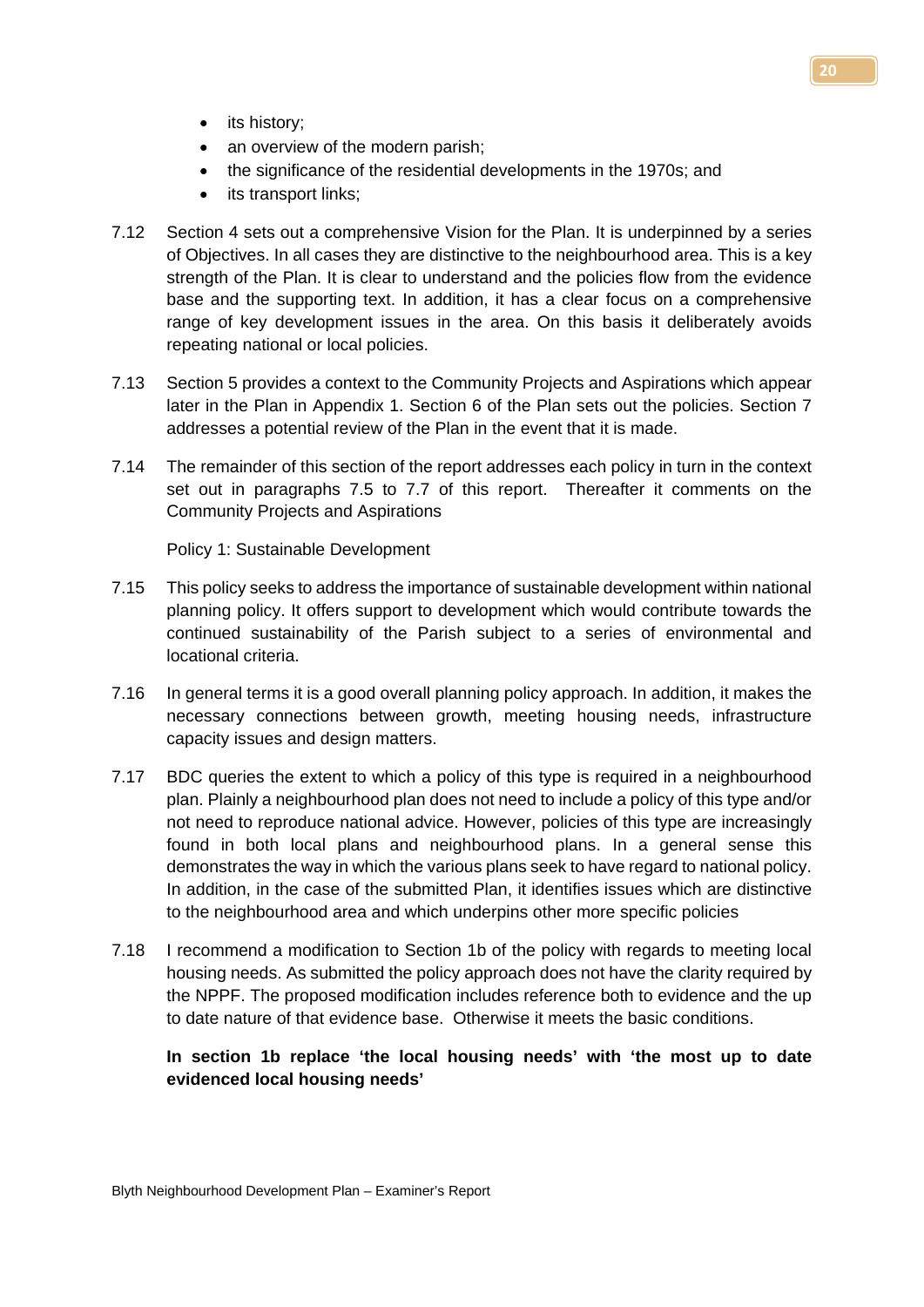Policy 2: Housing Design and Layout

- 7.19 This policy comments generally about housing design and layout. It provides a broader context to the site allocations which feature later in the Plan. The policy has five related parts as follows:
	- design and character elements;
	- parking requirements;
	- the use of sustainable drainage solutions;
	- the application of Building for Life 12 principles for major development; and
	- the need for proposals to integrate with the built, natural and historic environment.
- 7.20 The first part of the policy has two related elements. The first requires that the design and the specification of new residential development should complement the character of the built-up area as described in the Neighbourhood Profile Report. The second requires that new development takes particular account of a series of design and layout matters.
- 7.21 The comprehensive nature of the policy has resulted in representations from BDC, Gladman Developments, Heyford Developments and Severn Trent Water. In their different ways they raise technical issues about the submitted wording of elements of the policy. Where it is appropriate to do so I have incorporated the content of these representations in my recommended modifications.
- 7.22 In general terms I am satisfied that the policy meets the basic conditions. It seeks to ensure that new residential development properly takes account of the character of the neighbourhood area and its built and natural environments. Nevertheless, I recommend a series of modifications to ensure that the policy has the clarity required by the NPPF.
- 7.23 In the opening part of the policy I recommend the deletion of the word 'only'. Within the context of a detailed criteria-based policy it is unnecessary. In any event the development plan is intended to be read as a whole rather than on a policy-by-policy basis. In addition, I recommend that the reference to the Neighbourhood Profile Report in the policy is refined so that it takes account of the location of any proposed development site in the relevant neighbourhood profile area.
- 7.24 In the sixth criterion of the first part of the policy I recommend a modification so that it is clear that the Supplementary Planning Document was produced by BDC.
- 7.25 In relation to the third element of the policy Severn Trent Water supports the approach towards SUDS. It also suggests that the policy addresses the nature of the wider drainage hierarchy and arrangements in Blyth. I recommend modifications to the supporting text to address this issue.
- 7.26 In relation to the fourth element of the policy I recommend that the wording used is modified so that it has a more general relationship with the wider policy. I also recommend that the definition of major development is repositioned into the supporting text.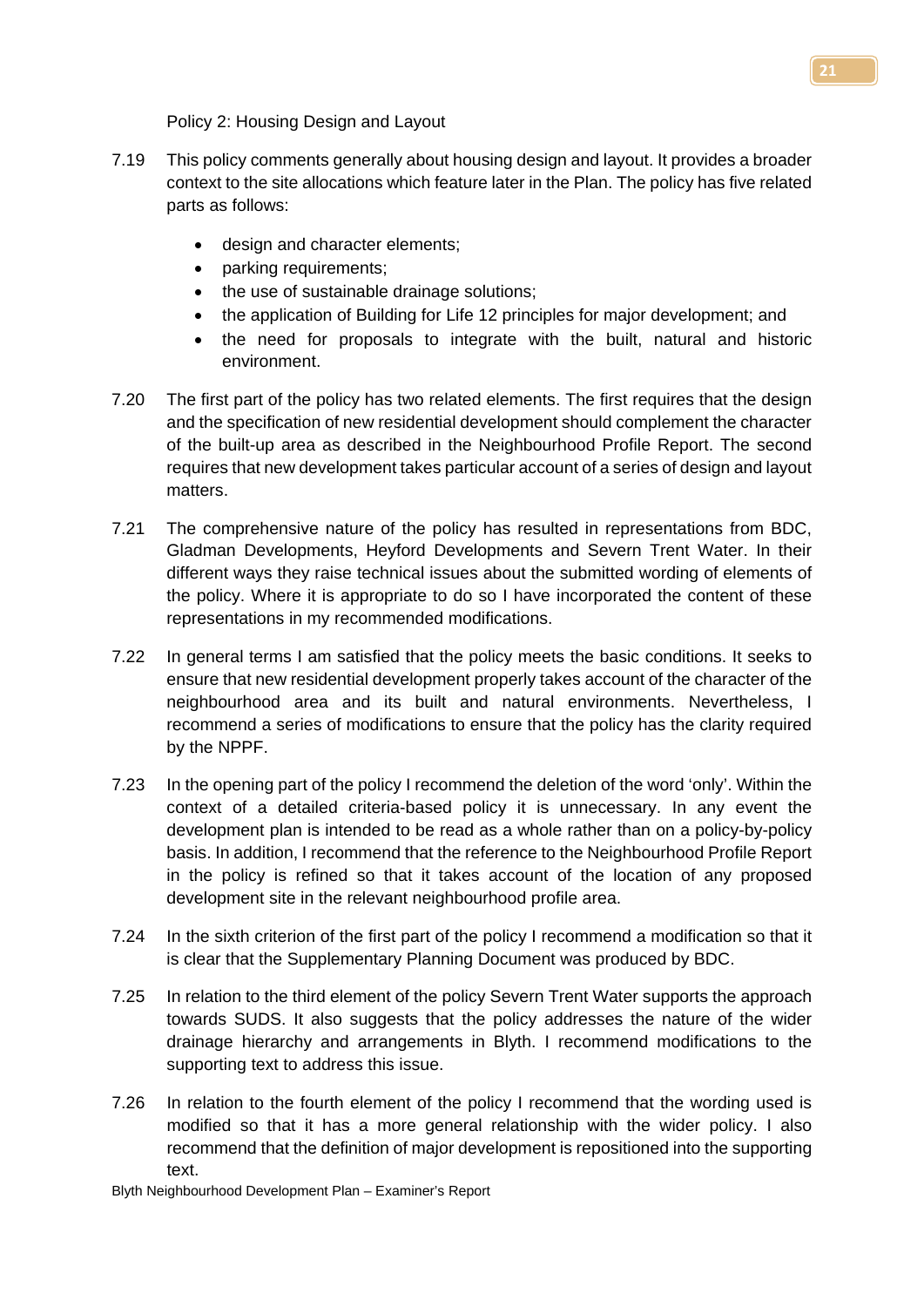7.27 In the fifth element of the policy I recommend detailed modifications to the wording used on renewable technologies so that it has a policy format. Otherwise this aspect of the policy meets the basic conditions

# **In the opening element of the first part of the policy delete 'only'**

**In the opening element of the first part of the policy replace 'Neighbourhood Profile Report' with 'the relevant neighbourhood profile area'**

**In criterion f of the first part of the policy insert 'Bassetlaw District Council' before 'Supplementary Planning Document'**

**In the fourth part of the policy replace 'Major development\*…. criteria and' with 'Proposals for major development should comply with the contents of the first three parts of this policy and ensure that'**

# **In the fourth part of the policy delete the definition of major development**

# **In the fifth part of the policy replace 'strongly encouraged and supported' with 'particularly supported'**

*Add a new element of supporting text (6.3.8) to read: 'The third part of Policy 2 comments about sustainable urban drainage solutions. The approach is supported by Severn Trent Water. New development should also would also take account of the use of the Drainage Hierarchy. The drainage network within Blyth is a foul only network, therefore the connection of surface water to the foul system will not be permitted. As such it is important that the drainage needs associated with new residential development are properly addressed and accommodated'*

*Add a new element of supporting text (6.3.9) to read: 'The fourth part of Policy 2 comments specifically about major development proposals. [Insert here the deleted element of the submitted policy on definitions]'*

Policy 3: Housing Affordability

- 7.28 This policy comments about the allocation of all new affordable housing which may come forward in the Plan period. It arises from the outcome of local consultation in October 2017.
- 7.29 Through the clarification note process I sought the Parish Council's view on whether the policy is a land use policy (and for control under the Planning Acts) or a matter to be determined by BDC under its powers under the Housing Acts. The Parish Council advised that the policy was largely replicating an equivalent policy of BDC. On this basis it was satisfied that the policy could be deleted without affecting its intentions.
- 7.30 I recommend accordingly. This reflects the national approach that neighbourhood plans should not replicate local policies.

# **Delete the policy**

*Delete paragraphs 6.4.1 to 6.4.5*

Blyth Neighbourhood Development Plan – Examiner's Report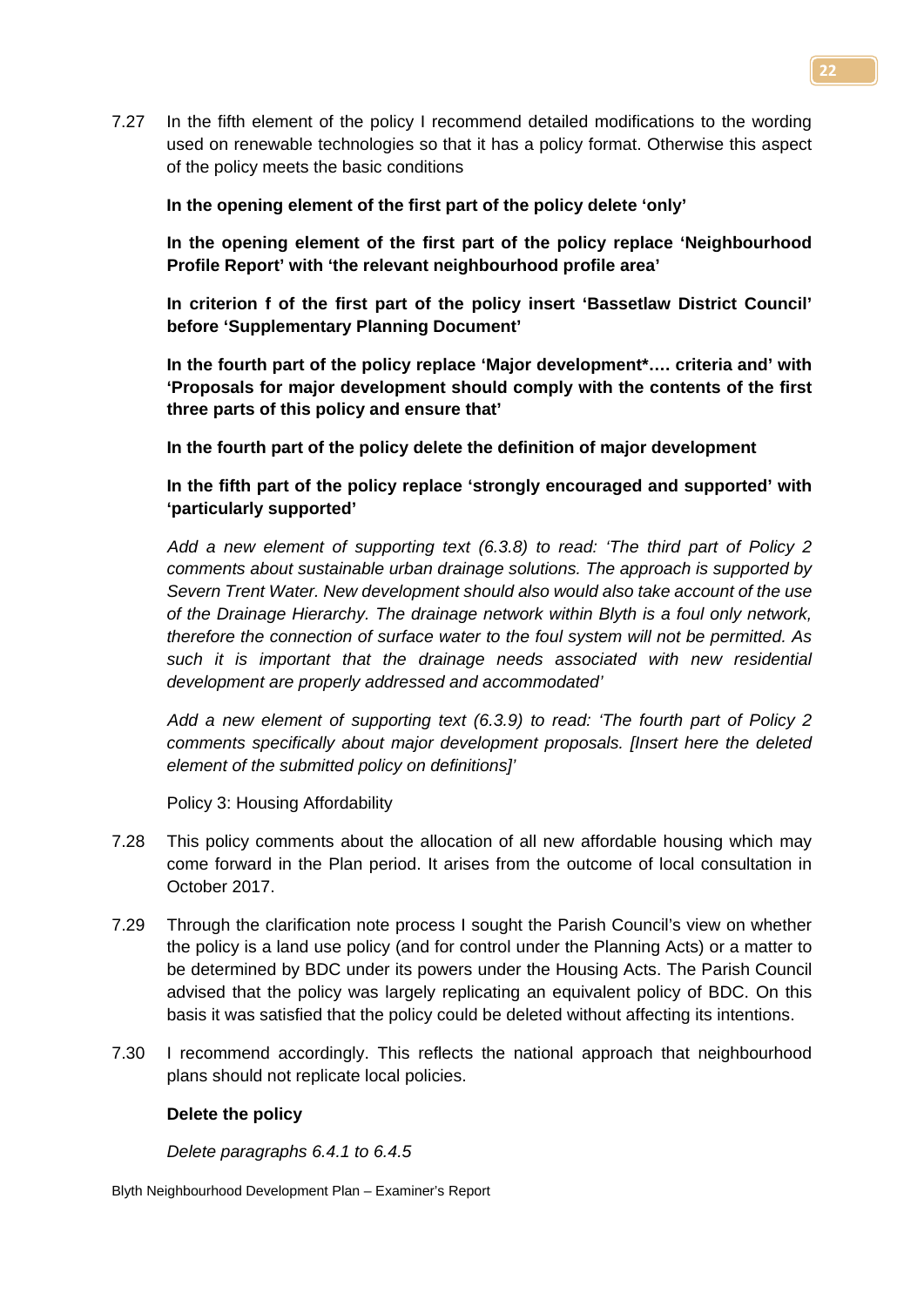Policy 4: Pre-application community consultation

- 7.31 This policy comments about the Plan's intentions that developers should engage with both the Parish Council and the local community when preparing planning applications. The approach taken reflects national policy in the NPPF on this matter.
- 7.32 In through the clarification note I sought the Parish Council's view on whether the policy is a land use policy in general terms and the extent to which its first two parts were statements of process. The Parish Council advised that the policy could be removed from the Plan.
- 7.33 I recommend accordingly. I also recommend consequential modifications to the supporting text. This reflects the national approach that neighbourhood plans should not replicate local policy.
- 7.34 However unlike the approach that I have taken in Policy 3 I am satisfied that the supporting text can remain in the Plan as it reinforces national policy. I recommend that elements of the third part of the submitted policy are incorporated into paragraph 6.5.3. Both that paragraph and paragraph 6.5.2 provide a local dimension to the approach taken in the NPPF.

# **Delete the policy.**

*In paragraph 6,5.1 delete the second sentence.*

*In paragraph 6.5.2 replace 'Policy 4 is intended to encourage' with 'The Plan encourages'*

*At the end of paragraph 6.5.3 add the deleted third part of the policy. In doing so replace 'The planning application should include' with 'In this context it would be helpful and transparent if the resulting planning applications included'*

Policy 5: Windfall Sites

- 7.35 This is an important policy in the wider context of the Plan. It sets out an approach towards infill development in the built parts of the neighbourhood area.
- 7.36 In general terms I am satisfied that the policy is appropriate and relates to the character of the neighbourhood area. I recommend two detailed modifications to ensure that the policy has the clarity required by the NPPF. In both cases they were raised with the Parish Council as part of the clarification note process. The first removes 'only' from the initial part of the policy. Its inclusion is unnecessary given the wider construction of the policy. The second is the removal of the very specific density standards proposed in the second criteria. As submitted, they are both prescriptive and may restrict otherwise appropriate development from coming forward. The general elements of the criterion provide sufficient guidance for BDC to make development management decisions within the Plan period.

# **In the opening part of the policy delete 'only'**

# **In criterion b delete the final part after 'surrounding area'**

Blyth Neighbourhood Development Plan – Examiner's Report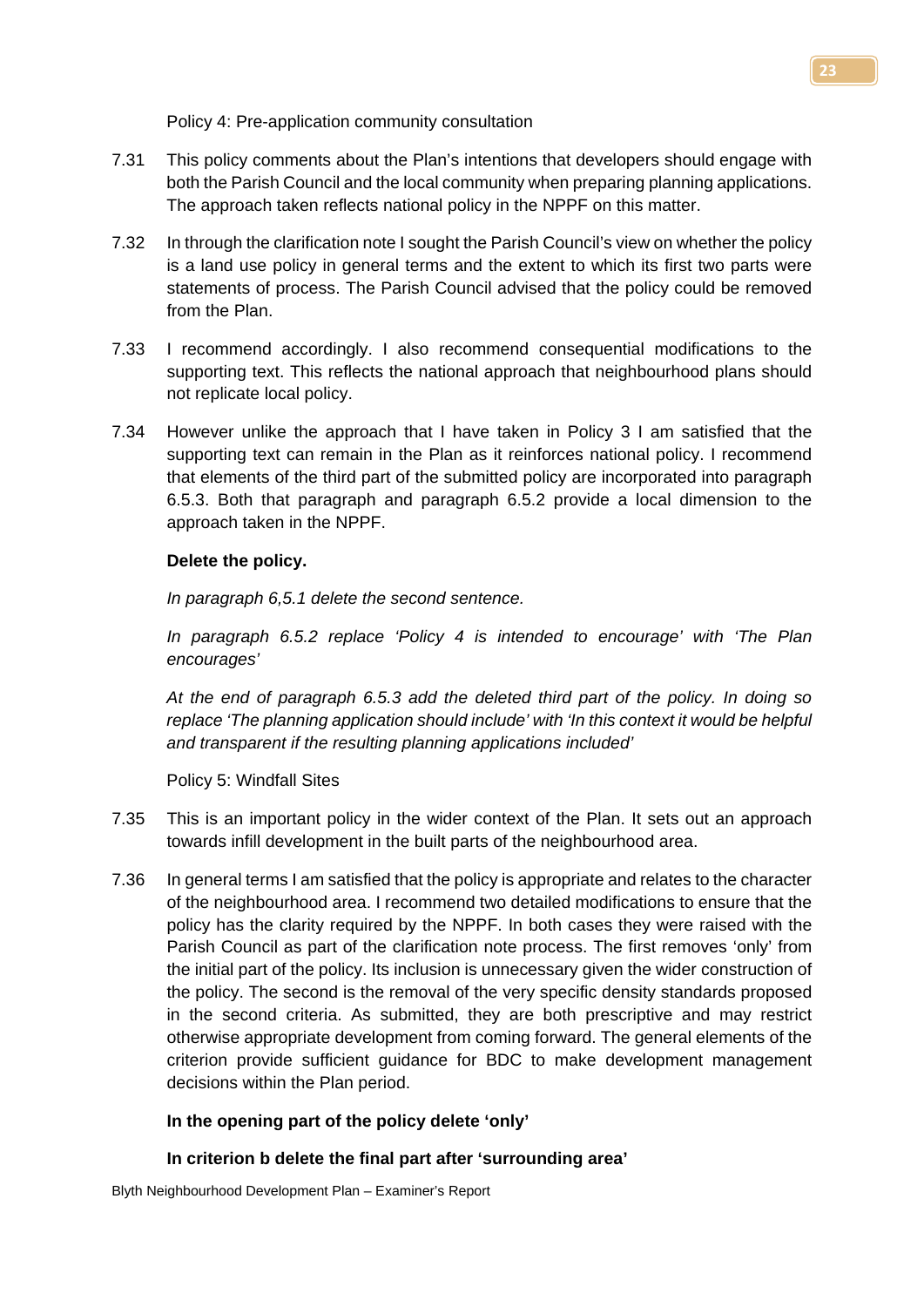Proposed allocated sites

7.37 Policies 6-8 propose the allocation of three sites for residential development. They are as follows:

| Policy 6 | Land to the east of Bawtry Road   |
|----------|-----------------------------------|
| Policy 7 | Land to the north of Retford Road |
| Policy 8 | Land to the east of Spital Road   |

- 7.38 The selection of the sites arises from the work undertaken on the SAR and the SA. I have considered the site assessment process in Section 6 of this report. In this section I concentrate on the details of the three policies and the extent to which they meet the basic conditions.
- 7.39 Each of the three policies seek to anticipate the number of dwellings to come forward on each site in general terms, and to identify a maximum number in particular. I have made earlier comments about the planning policy context in the District and the weight which the submitted Plan has given to an emerging Local Plan. In these circumstances I recommend that the number of dwellings to be delivered is removed from the three policies and repositioned in the supporting text. As submitted the various policies have the clear ability to limit artificially the development of the site. A cap on development yields may also have unintended consequence on the design, layout and delivery of house types on the three sites. In the specific case of the site to the East of Bawtry Road its development may be best suited to the development of a single dwelling. This approach would reflect the scale and nature of the houses in adjacent plots. This will be a matter to be considered and determined through the planning application process in the event that the Plan is made.

*At the end of paragraph 6.7.17 add:* 

*'The three policies provide detailed design guidelines for their eventual development. The Plan recognises that detailed proposals will need to be prepared by the land owners and developers concerned. As such Policies 6,7 and 8 do not provide any specific guidance or limit on the number of homes which could be delivered on each site. Nevertheless, given the scale and nature of the sites their anticipated yield are as follows:*

| Land to the east of Bawtry Road               | 1 or 2 homes  |
|-----------------------------------------------|---------------|
| Land to the north of Retford Road 3 dwellings |               |
| Land to the east of Spital Road               | 55 dwellings' |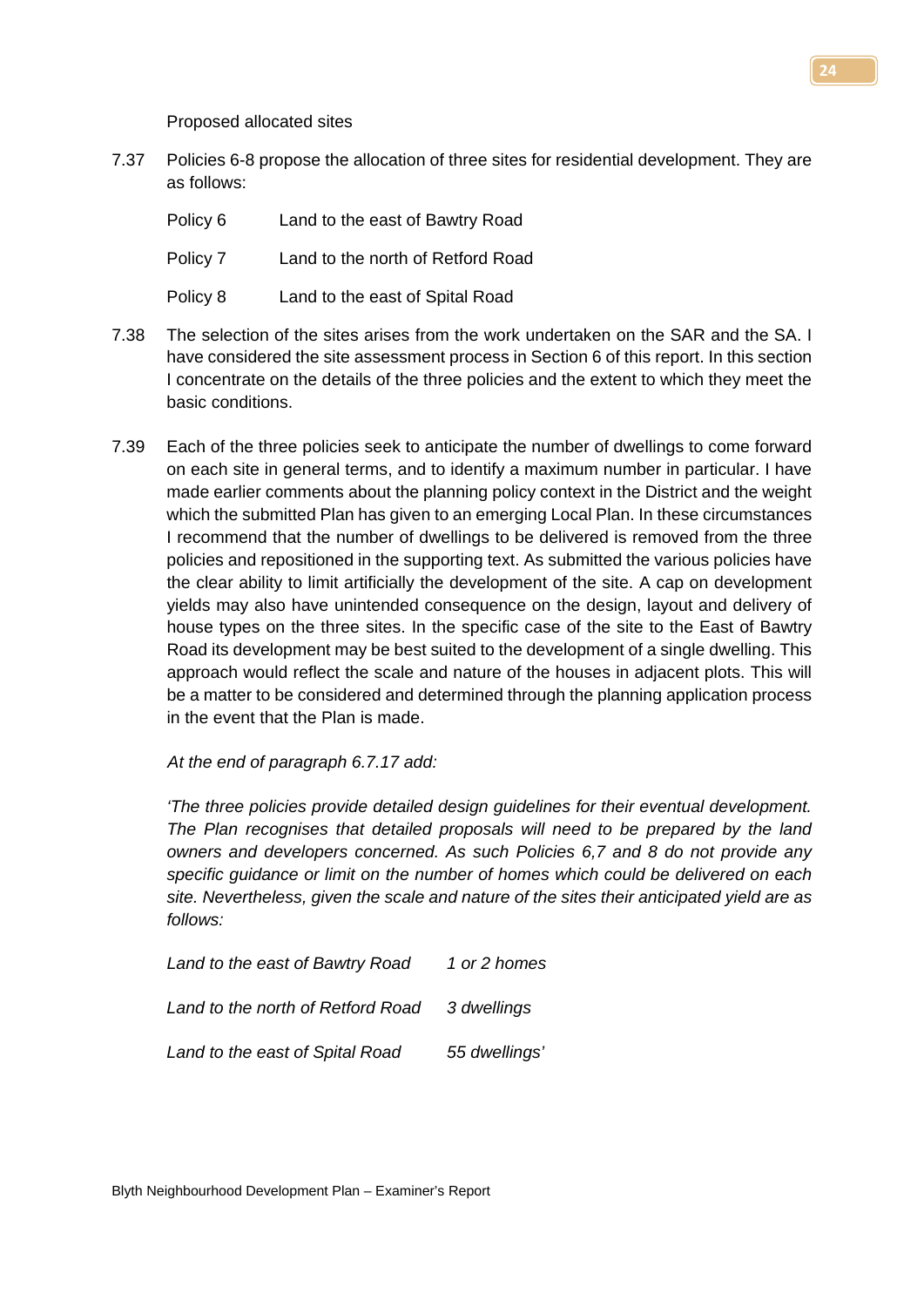Policy 6: Land to the east of Bawtry Road

- 7.40 This policy allocates a parcel of land to the east of Bawtry Road for residential purposes. The proposed site is currently within a residential curtilage to the rear of an existing property (Lynwood). It is located at the northern edge of Nornay. The policy anticipates a yield of up to two dwellings. I am generally satisfied that the site is appropriate to be allocated for residential development. Whilst its position is slightly isolated from the main retail and community facilities in Blyth village it is of a modest size and may have otherwise come forward through the planning application process as an infill site.
- 7.41 I recommend modifications to remove the reference to the potential number of houses to be delivered on the site. Other recommended modifications to the supporting text seek to provide a wider context for this approach. In this case it may well be that the development of a single dwelling on this site may relate better than two dwellings to the scale and nature of surrounding dwellings. This will be a matter of detailed development management consideration in the event that the Plan is 'made'.
- 7.42 I also recommend detailed modifications to the wording of the policy. As submitted, it comments that development proposals should 'give consideration' to a series of criteria. The recommended modifications are more prescriptive to ensure that the important matters identified in the policy are translated into the delivery of the site in the event that the Plan is 'made'.

# **In the opening part of the policy delete 'of up to…new dwellings'**

**In the second part of the policy replace 'give consideration to the following' with 'and provide positive designs which address the following matters:'**

**In a replace 'The impact' with 'The potential impact of the development'**

**Replace the second sentence of a with: 'Development proposals should demonstrate how their design, layout and materials would not have an unacceptable harm on heritage assets in the immediate vicinity'**

**Replace b with: 'Provides safe and adequate access to and from the site and a suitable level of parking provision for the size of the dwellings concerned'**

Policy 7: Land to the north of Retford Road

7.43 This policy allocates a parcel of land to the north of Retford Road for residential purposes. The proposed site is currently within the Extensive residential curtilage of an existing house on Retford Road. Whilst the site is located close the eastern edge of the village by the A1 it is within comfortable walking distance of the retail and commercial facilities in the village centre. I am generally satisfied that the site is appropriate to be allocated for residential development. It is in a sustainable location.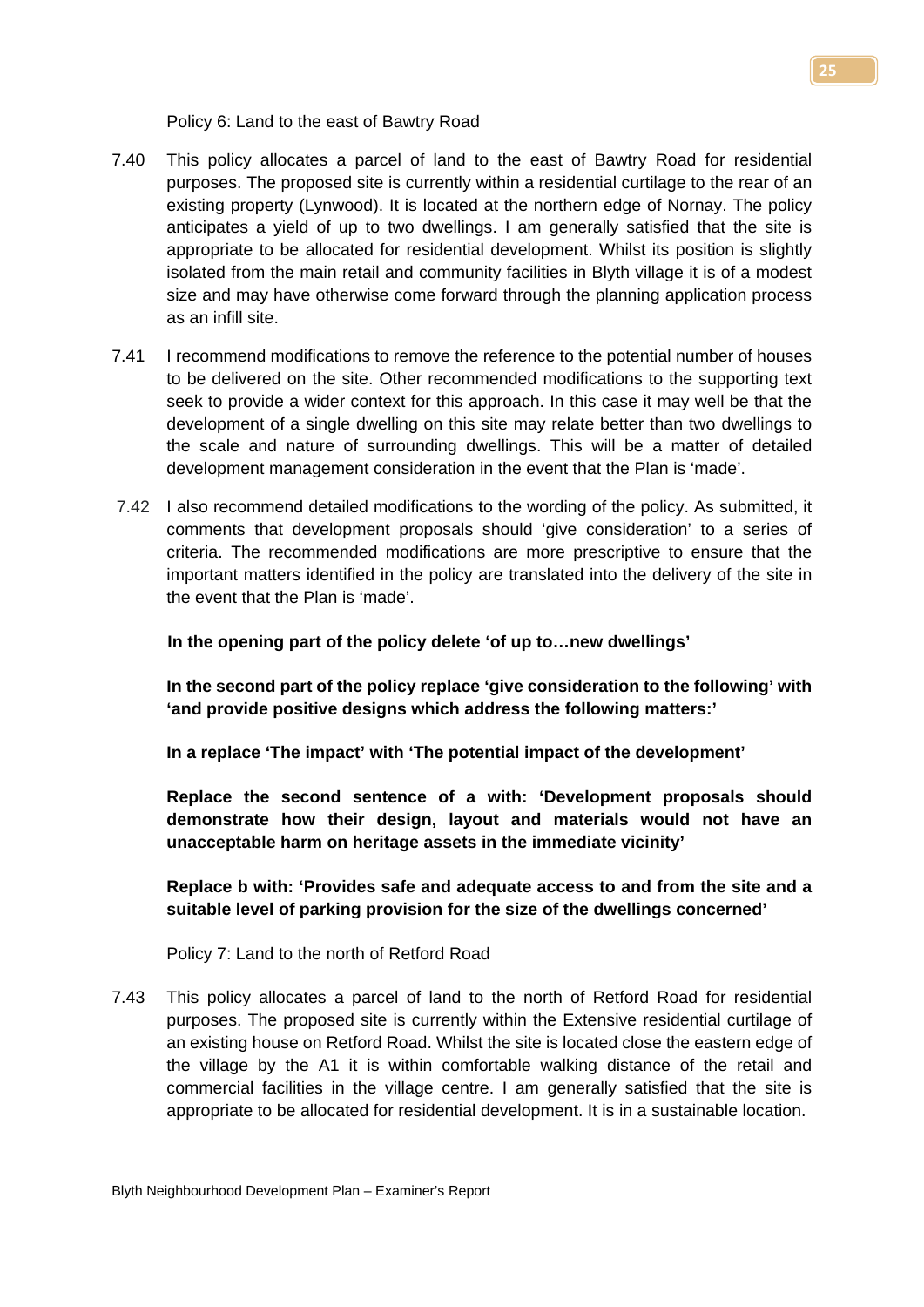7.44 I recommend detailed modifications to the wording of the policy. As submitted, it comments that development proposals should 'give consideration' to a series of criteria. The recommended modifications are more prescriptive to ensure that the important matters identified in the policy are translated into the delivery of the site in the event that the Plan is 'made'.

# **In the opening part of the policy delete 'of up to…new dwellings'**

**In the second part of the policy replace 'give consideration to the following' with 'and provide positive designs which address the following matters:'**

**Replace a with: 'Provides safe and adequate access to and from the site and a suitable level of parking provision for the size of the dwellings'**

**Replace b with:** '**Development proposals for this site should be accompanied by a Flood Risk Assessment. Where necessary a buffer zone between the north of the site and the area of flood risk should be provided in any design of the site.'** 

Policy 8: Land to the east of Spital Road

- 7.45 This is an important policy within the Plan. It allocates a parcel of land to the east of Spital Road for residential purposes. The proposed site is currently in agricultural use. The A1 trunk road forms the eastern boundary of the site. Recently-constructed houses are located to the immediate north-west of the site. Spital Road rises slightly from the north (in the village centre) to the south (at Spital House and its junctions with the A1).
- 7.46 The policy anticipates a yield of 53 dwellings. On this basis it is the most significant of the three proposed allocations in the Plan. This yield reflects the constraints of the electricity power lines which cross the southern part of the site and the need to take account of the noise profile of the A1 to the east. I have commented on a series of issues raised about the development of the site in the section on the SEA earlier in this report (Section 6). I will not repeat them here. Nevertheless, I have incorporated those comments into the recommended modifications to the policy.
- 7.47 In general terms I am satisfied that the allocation of the site in the Plan is both appropriate and evidence-based. It will represent the largest development in the neighbourhood area. Its development would consolidate the built form of the village within the triangle formed by the A1 to the east, by Spital Road to the west and by Retford Road to the north. In addition, its development would sit within the context provided by the recently-completed residential development off Spital Road (to the immediate north and west of the proposed site) and the existing built development at Blyth Country House/Spital House to the west of the southern tip of the proposed site. In addition, I am also satisfied that the site is capable of being developed in a satisfactory fashion through pre-application discussions and the development management process. Nevertheless, I recommend modifications to the policy to address design and pedestrian access matters. In turn these issues will assist in securing a high-quality outcome in general terms, and in ensuring the wider site is incorporated into the fabric of the village.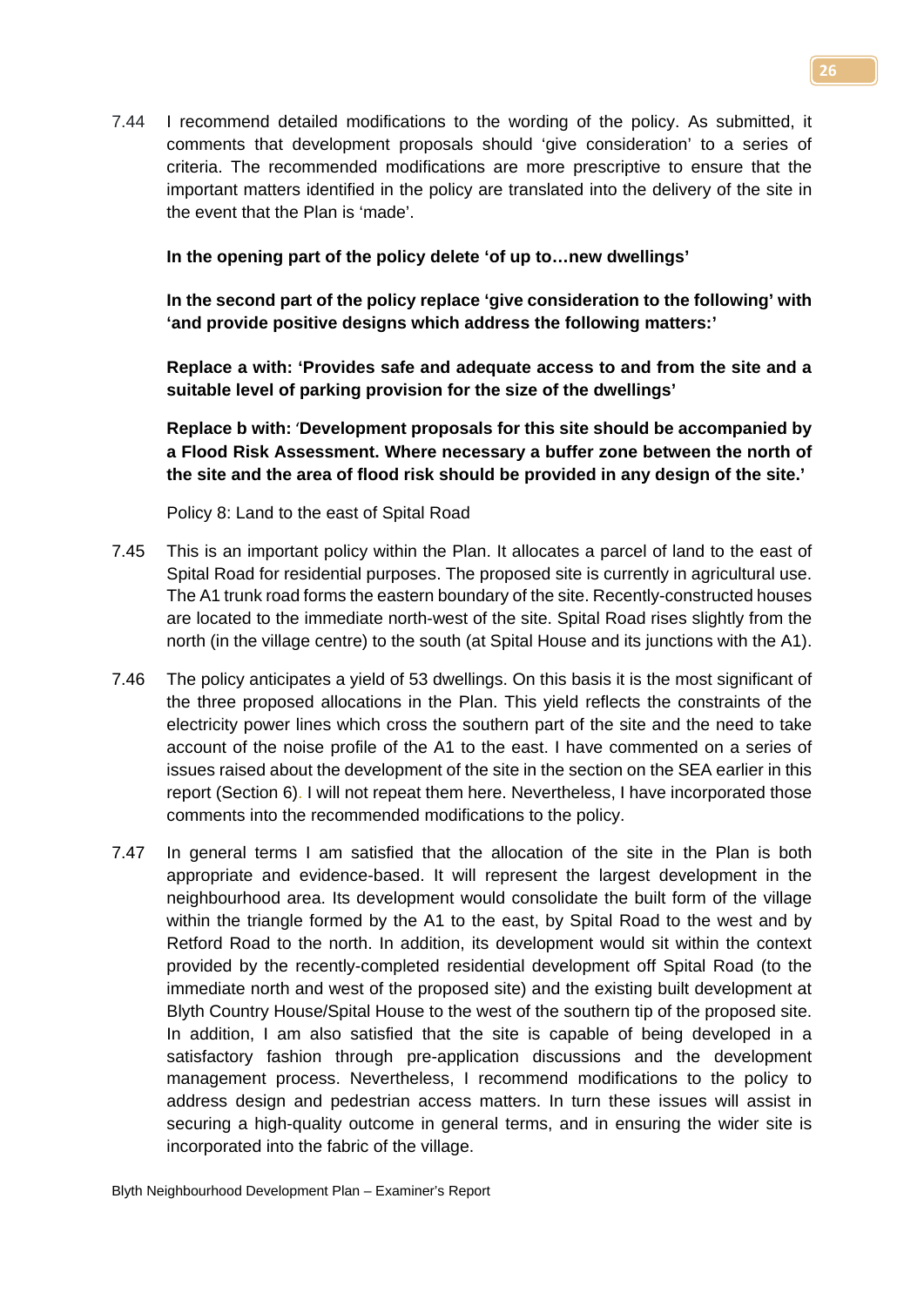7.48 I sought advice from the Parish Council on the prescriptive nature of the 53 dwellings cap on the development of the site. I was advised that:

*'This figure is based on the Draft Bassetlaw Local Plan requirements to achieve the 20 per cent cap on development in rural areas, with a 10 per cent requirement. It is specifically in line with Rural Policy 8 of the same document, and the number of dwellings reflect the upper limit for flexibility and to offer more affordable housing. The site in reality could include more houses, however, it has some restrictions including overhead cables and the need for a noise bund between the houses and A1. These restrictions were taken into account when it was determined to propose 53 dwellings to the site to make the prerequisite dwelling numbers.'*

7.49 I recommend that the policy makes specific reference to the need for the delivery of an appropriate level of affordable housing. In its response to the clarification note the Parish Council commented that it is expected:

*that appropriate levels of affordable housing will be situated on this site, and that it will be addressed by Bassetlaw District Council through the planning application process. This site (is perceived) to be the only sizable site within Blyth which would include affordable housing'* 

7.50 I also recommend detailed modifications to the wording of the policy. As submitted, it comments that development proposals should 'give consideration' to a series of criteria. The recommended modifications are more prescriptive to ensure that the important matters identified in the policy are translated into the delivery of the site in the event that the Plan is made.

**In the opening part of the policy delete 'of up to…new dwellings'**

**In the second part of the policy replace 'give consideration to the following' with 'and provide positive designs which address the following matters:'**

**In a replace 'The impact' with 'The potential impact of the development'**

**In a combine the second sentence into the first sentence (by replacing 'consideration should be given' with 'and)**

**In a (third sentence) replace 'will be asked to' with 'should'**

**In b add 'Provide' at the beginning and delete the final sentence (on a transport assessment).**

**Insert an additional criterion between b and c (as submitted) to read: The provision of affordable housing to the most up-to-date Bassetlaw District Council standards'**

Blyth Neighbourhood Development Plan – Examiner's Report **Insert a further additional criterion between b and c (as submitted) to read: 'The design of a site layout which takes account of its relationship to Spital Road and**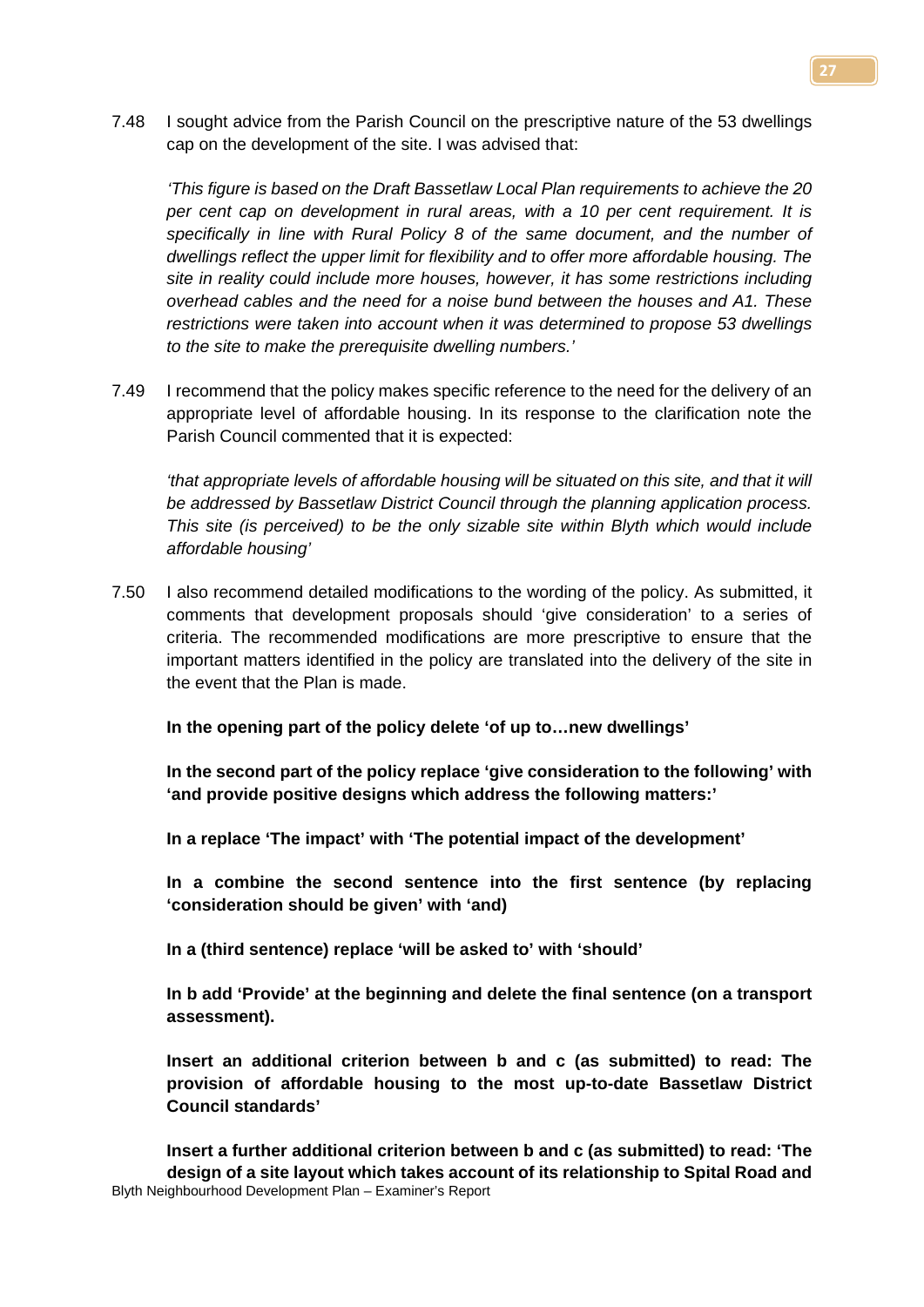**provides safe and attractive pedestrian and cycle routes within the site and between the site and Spital Road'**

**Replace c with: 'The provision of a landscape buffer or other appropriate mechanisms to provide a noise and air quality buffer between built development on the site and the adjacent A1 trunk road'**

# **Replace d with: 'The need to ensure the layout of the wider site has regard to the overhead power line running through the southern part of the site'**

Policy 9: Employment

- 7.51 This policy comments about the future potential of local residents to work from their homes. This reflects the demographic profile of the neighbourhood area and the opportunities that exist for such activities with advances in technology.
- 7.52 I recommend detailed modifications to the wording of the policy so that it has the clarity required by the NPPF. In particular I recommend that the policy acknowledges that many proposals of this nature will not need planning permission as a material change of use will not take place. Plainly this will be a matter of judgement for BDC on a caseby-case basis. I also recommend consequential modifications to the supporting text. Otherwise the policy meets the basic conditions.

# **At the beginning of the policy insert: 'Insofar as planning permission is required'**

**Replace 'to allow' with 'for' and 'so long as' with 'where'**

**Replace 'a detrimental' with 'an unacceptable detrimental'**

**In criterion a delete 'and'**

# **In criterion b delete 'or'**

*At the end of paragraph 6.11.5 add: 'Policy 9 addresses this important matter. It acknowledges that many such proposals are likely to be permitted development and for which express planning permission would not be required'*

Policy 10: Community Facilities

- 7.53 This policy comments about the community facilities in the neighbourhood area. It is very well-crafted. It includes the following components:
	- the identification of ten community facilities to which the policy would apply;
	- offering support to their enhancement/improvement/extension as relevant to any proposal; and
	- identifying the limited circumstances in which development which would result in the loss of the identified community facilities would be supported.
- 7.54 The policy properly reflects the importance of this matter to the local community. In addition, it is in general conformity with Policy CS8 of the Core Strategy. I recommend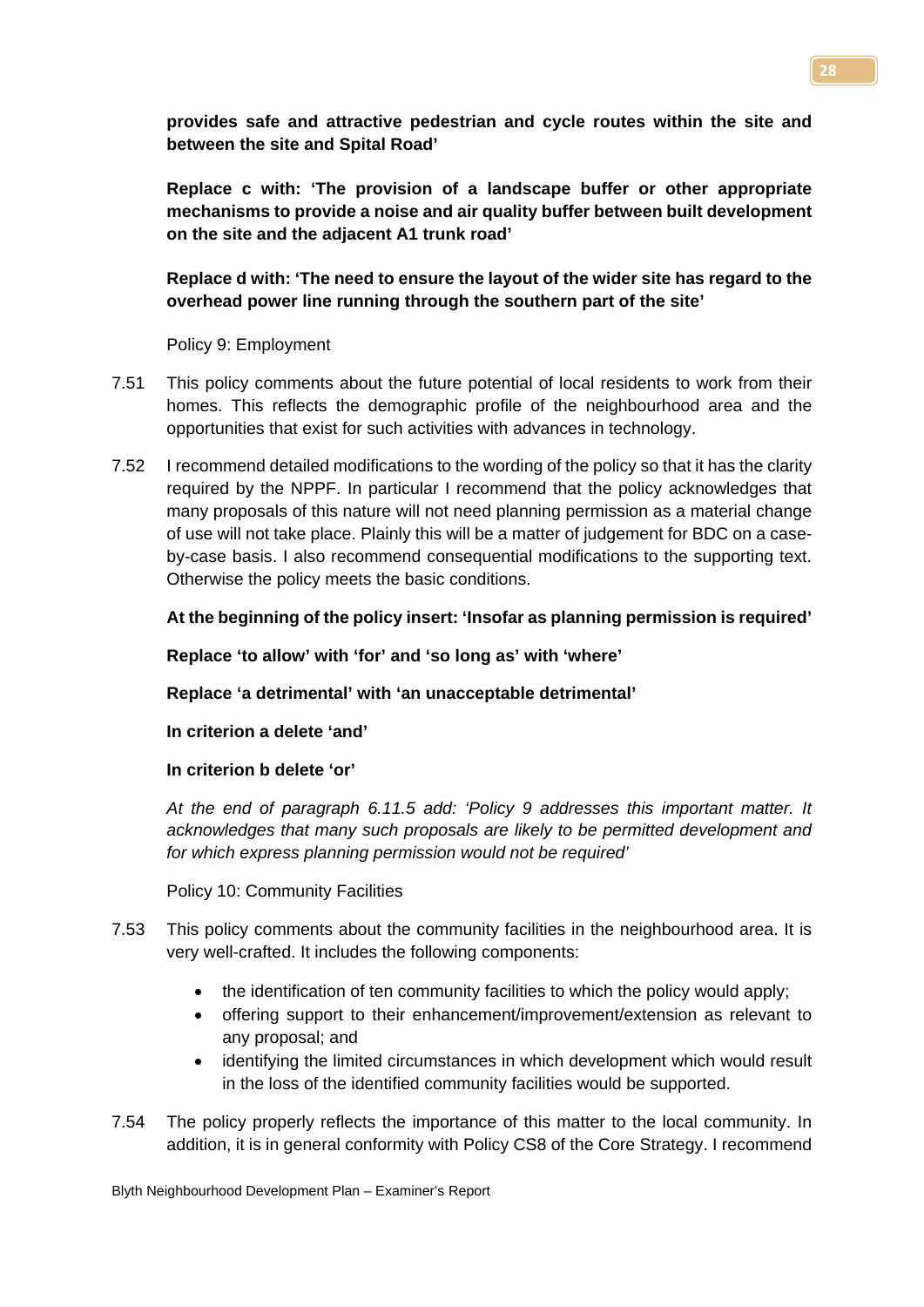the deletion of 'across the Plan area' in the second part of the policy as it is unnecessary. Otherwise it comfortably meets the basic conditions.

# **In part 2 delete 'across the plan area'**

Policy 11: Important Views

- 7.55 This policy identifies key views and vistas and sets out a policy approach for their relationship to future development proposals. The identified views originate from the work undertaken on the Neighbourhood Profile Report. I looked at the identified views when I visited the neighbourhood area. Having done so I am satisfied that they are important and self-evident in both the village itself and within the wider landscape.
- 7.56 The policy takes a non-prescriptive approach. It supports development that has been designed to take account of the identified views. In other circumstances it requires that development proposals which may harm the views will need to demonstrate how the benefits of the development would outweigh the harm caused.
- 7.57 I recommend modifications to the wording of the final part of the policy. As submitted, it lacks clarity on the scale and nature of the harm to the identified key views and vistas. Otherwise it meets the basic conditions.

# **Replace the third part of the policy with:**

**'Development proposals which would cause unacceptable harm to the identified Key Local Views and Vistas should demonstrate how the benefits of the proposed development would outweigh the harm to any identified view and the scale and nature of any proposed mitigation. Development proposals which are unable to demonstrate that the proposed development meets these tests will not be supported'**

Policy 12: Local Green Space

- 7.58 This policy proposes the designation of five local green spaces (LGS). The submitted Plan is associated with the LGS Assessment. It is a very impressive document which assesses each of the five proposed LGSs against the criteria in the NPPF (paragraph 100). In particular it includes information on:
	- site ownership and commentary from the site owners;
	- the planning status of the proposed sites;
	- their size;
	- their proximity to Blyth; and
	- the extent to which they are demonstrably special.
- 7.59 I am satisfied that The Adventure Play Area Football Fields, Church Green, the Village Green and The Ridings comfortably meet the three criteria in the NPPF.
- 7.60 On the proposed fifth LGS (part of Blyth Hall park and garden) I sought advice from the Parish Council on the size of the site and the extent to which it was 'local in character'. I was advised that: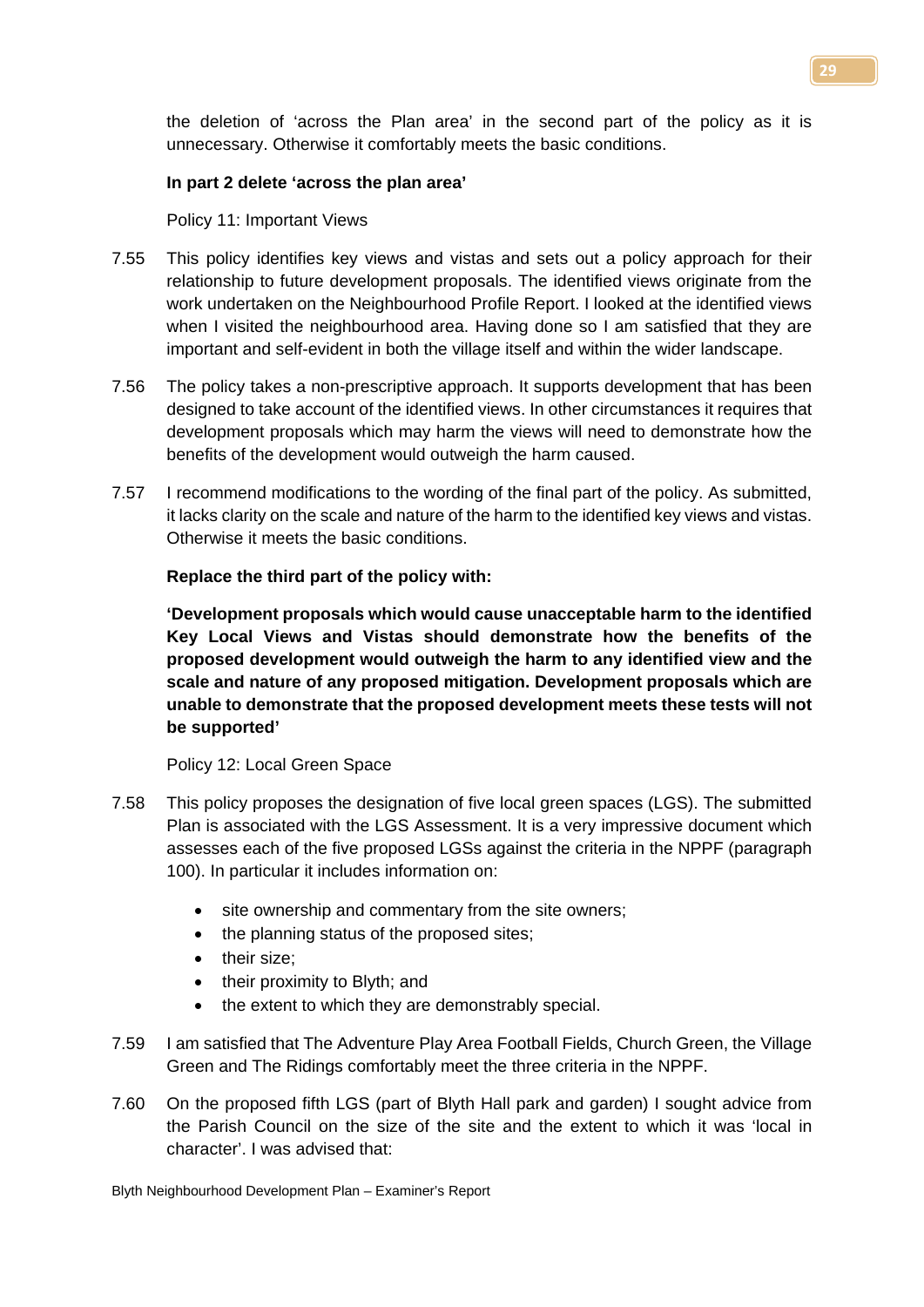*'The green space highlighted is a sub-division of an 'unregistered Park and Garden'. The segment is approximately 30 per cent of the whole area and was deemed by the residents as having views across that area that gives character to the village. It is an area which residents use, appreciate and utilize regularly. Not only is this green space central to the village, anything larger would have been far too big. The 'boundary' of this area was taken from natural occurring features as it is curtailed by the old bridge and the river. It is notable that it excludes the Cricket Club to the east of the green space, as this is a community facility'*

- 7.61 Having considered all the information I am satisfied that the proposed LGS at part of Blyth Hall meets the tests in the NPPF and therefore the basic conditions. Whilst the proposed LGS is significantly larger than the other proposed LGSs it is the smallest area that is practicable to safeguard this important historic site within the wider Parish.
- 7.62 In addition, I am satisfied that their designation accords with the more general elements of paragraph 99 of the NPPF. Firstly, the package of spaces is consistent with the local planning of sustainable development. In this context the submitted Plan includes a three allocated housing sites. In addition, none of the proposed LGS have been considered as potential development sites. Secondly, I am satisfied that they are capable of enduring beyond the end of the Plan period. Indeed, in many cases they are established elements of the local environment and are sensitively managed as green spaces in ways appropriate to their particular uses.
- 7.63 The policy itself lists the various LGSs and then sets out a policy approach which would resist development that would adversely affect the function of a designated LGS. Whilst this part of the policy largely follows the approach in national policy (NPPF paragraph 101), it does not have the necessary clarity for a development plan policy. In particular it fails to identify the types of development which would affect the purpose of such designation. I recommend that the policy is modified so that it takes on the matter of fact approach set out in the NPPF. It will be a matter for BDC's judgement to determine whether any proposals which may come forward within the designated LGSs would conflict with the policy approach.

# **Replace the final part of the policy with: 'Proposals for development within designated Local Green Spaces will only be supported in very special circumstances'**

Policy 13: Green Infrastructure

- 7.64 The first part of the policy offers support for development which would improve or extend access to green infrastructure. It also identifies that development proposals will be expected to protect and enhance green infrastructure assets (parts 2 and 3 of the policy).
- 7.65 The supporting text (6.15.1 to 6.15.6) comprehensively addresses the Core Strategy context to this policy and draws attention to the Bassetlaw Green Infrastructure Study (May 2010).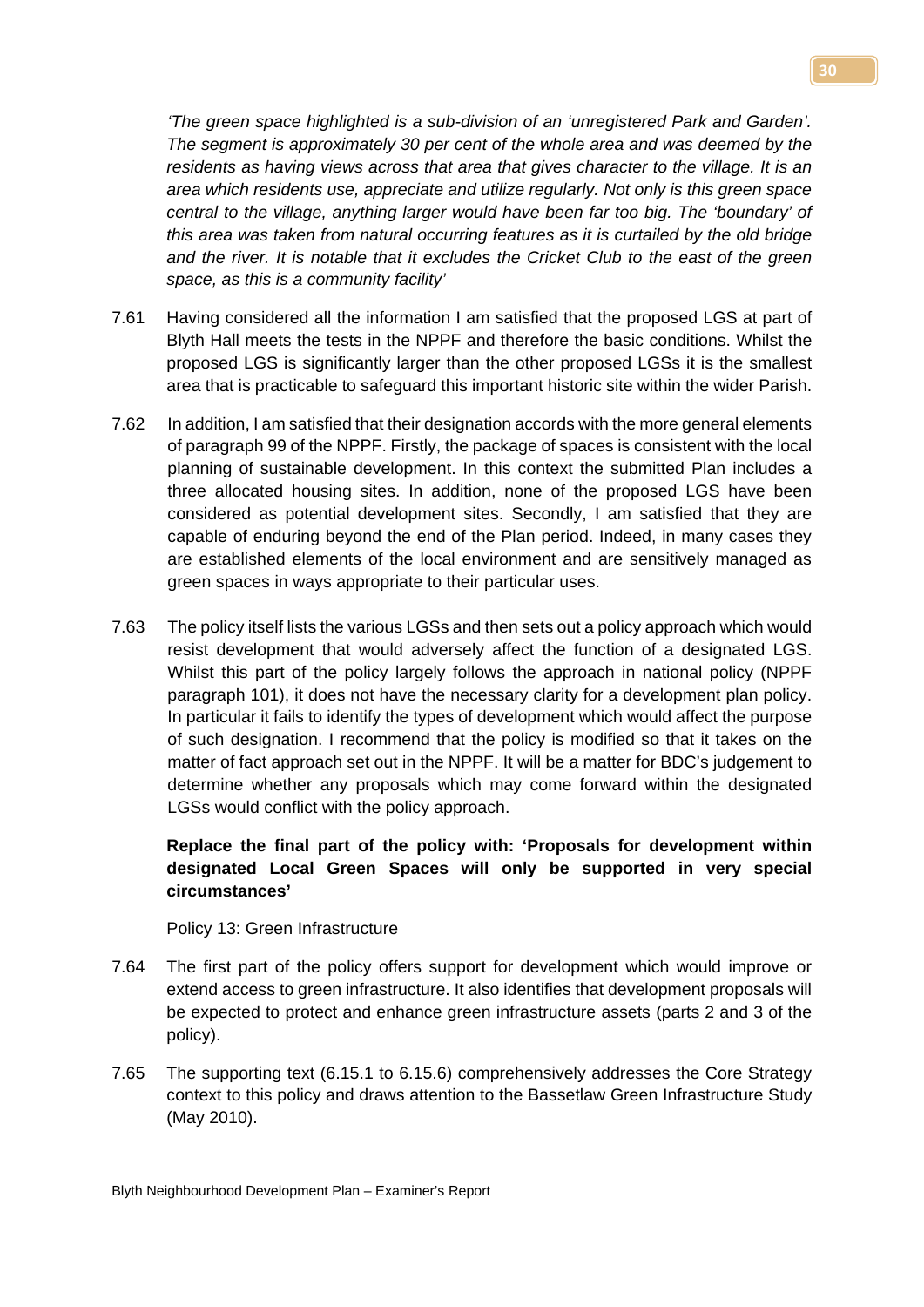7.66 In general terms the policy is appropriate and distinctive to the neighbourhood area. I recommend a series of modifications to ensure that its wording has the clarity required by the NPPF.

## **Replace the opening component of the first part of the policy with:**

**'Development proposals which either directly relate to improved or extended access to green infrastructure or which provide opportunities for walking and cycling will be supported where such proposals:'**

# **In both parts 2 and 3 of the policy replace 'will be expected to' with 'should'**

Community Projects and Aspirations

- 7.67 The Plan includes a series of Community Projects and Aspirations. Appendix A of the Plan correctly summarises their status as local issues which have arisen as part of the preparation of the Plan.
- 7.68 Planning Practice Guidance comments that such matters should be included in a separate part of the Plan distinct from the land use policies. The submitted Plan has taken precisely this approach.
- 7.69 The Community Projects and Aspirations are comprehensive. They include highway, community, parking and environmental matters. There is no need for this report to address them in turn as they will not ultimately be part of the development plan. However, I am satisfied that in their different ways they provide a clear list of priorities for the Parish Council and others to address in the Plan period. In some cases, the Projects and Aspirations directly complement the land use policies.
- 7.70 The following Projects and Aspirations are worthy of particular mention for their distinctive approach within the context of the wider neighbourhood area:
	- $\bullet$  the provision of cycle tracks (2);
	- pedestrian and pavement related matters (8/9/10);
	- vehicle speed related matters (14/17); and
	- potential improvements to the Blyth Cricket Ground and Pavilion (21).

# Other Matters - General

7.71 This report has recommended a series of modifications both to the policies and to the supporting text in the submitted Plan. Where consequential changes to the text are required directly as a result of my recommended modification to the policy concerned, I have highlighted them in this report. However other changes to the general text may be required elsewhere in the Plan as a result of the recommended modifications to the policies. It will be appropriate for BDC and the Parish Council to have the flexibility to make any necessary consequential changes to the general text. I recommend accordingly.

*Modification of general text (where necessary) to achieve consistency with the modified policies.*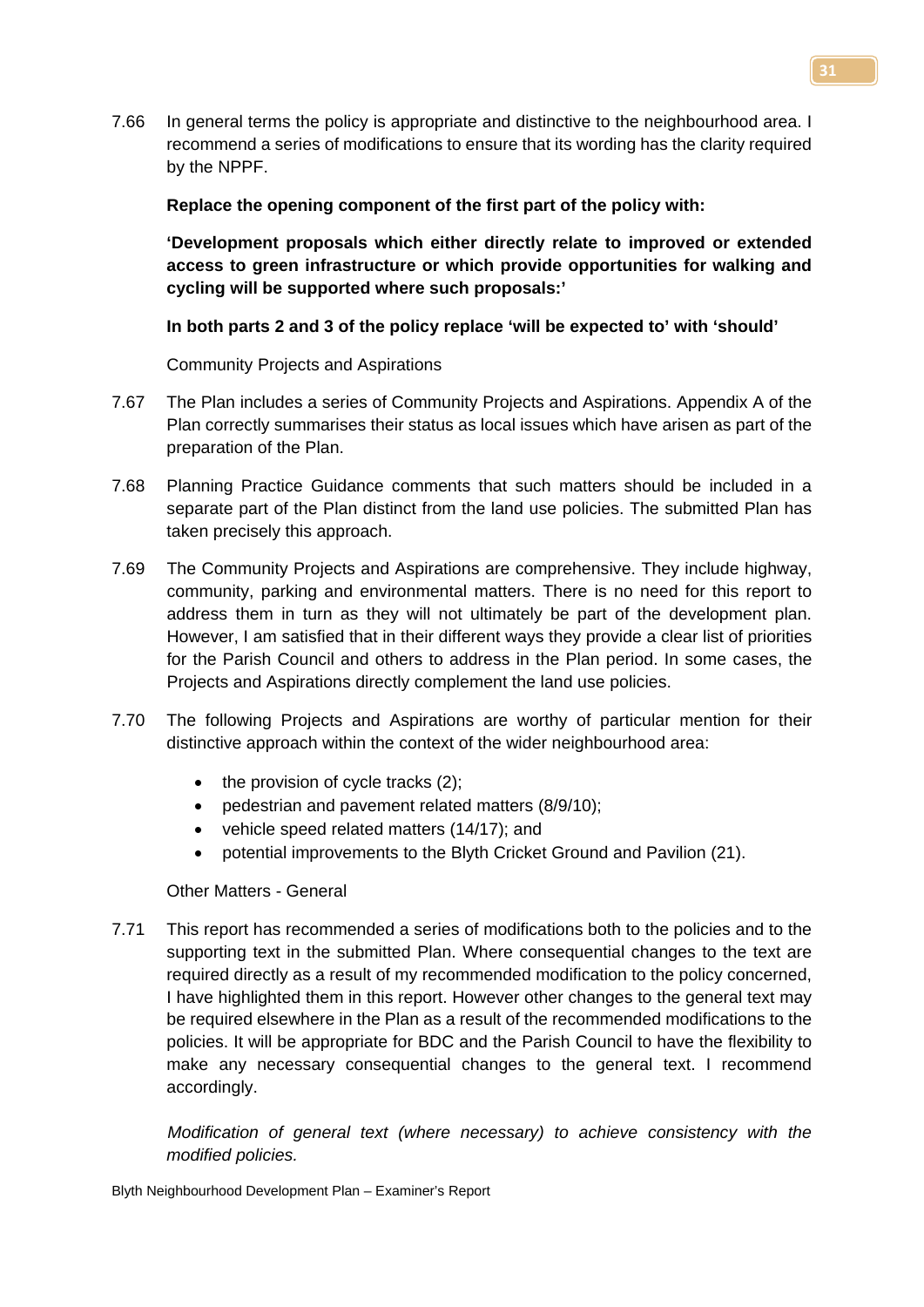Section 7 Reviewing the Plan

- 7.72 The Plan properly comments about the need for monitoring of any made Plan. It also recognises that a review of the Plan may be required at some point within the Plan period.
- 7.73 The submitted Plan has been prepared within the context of a development plan that pre-dates the introduction of the NPPF. BDC is now working towards the preparation of a new Local Plan. This process will be an important milestone in the development of planning policy in the District. Consultation on the draft Local Plan took place in January and February 2020. The draft Plan proposed that Blyth should be identified as one of a series of Large Rural Settlements. These settlements are in the second category in the District Settlement hierarchy (after the three main towns).
- 7.74 In these circumstances I recommend that the submitted neighbourhood plan includes a degree of commentary the relationship between the adoption of the emerging Local Plan and the status any 'made' neighbourhood plan at that time. Plainly the Parish Council will need to consider the potential impact at that time and reach its own view on the need or otherwise for a review of a 'made' neighbourhood plan.
- 7.75 I also recommend that this part of the Plan addresses a potential scenario where development does not proceed on the allocated housing sites in general, and on the Spital Road site (Policy 8) in particular.

*At the end of the first sentence of paragraph 7.1.3 add: 'or if the sites allocated for residential development in this Plan do not come forward in general terms or if the Spital Road site (Policy 8) in particular does not proceed'*

*At the end of paragraph 7.1.3 add: 'The adoption of the Bassetlaw Local Plan 2037 will be a key milestone in this process'*

*Replace the opening sentence of paragraph 7.1.4 with 'In this context the Parish Council will consider the need for a review of the Plan based on monitoring information and/or the contents of the emerging Local Plan'*